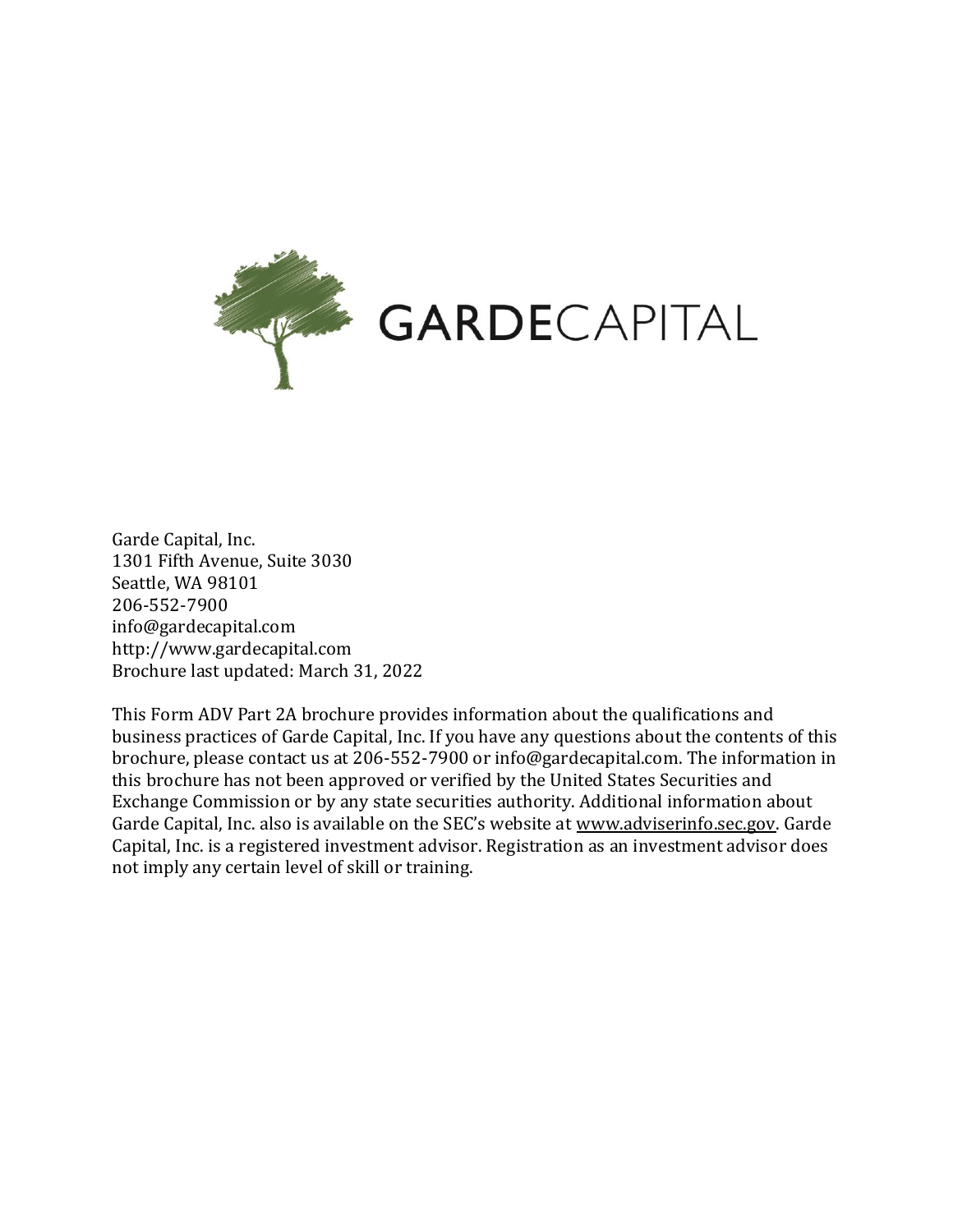## <span id="page-1-0"></span>**Material Changes (Item 2)**

*This section of the brochure helps you quickly identify material changes from the last annual update.*

We have added some new information and disclosures to Item 4 - Advisory Business related to retirement plan rollovers and account management.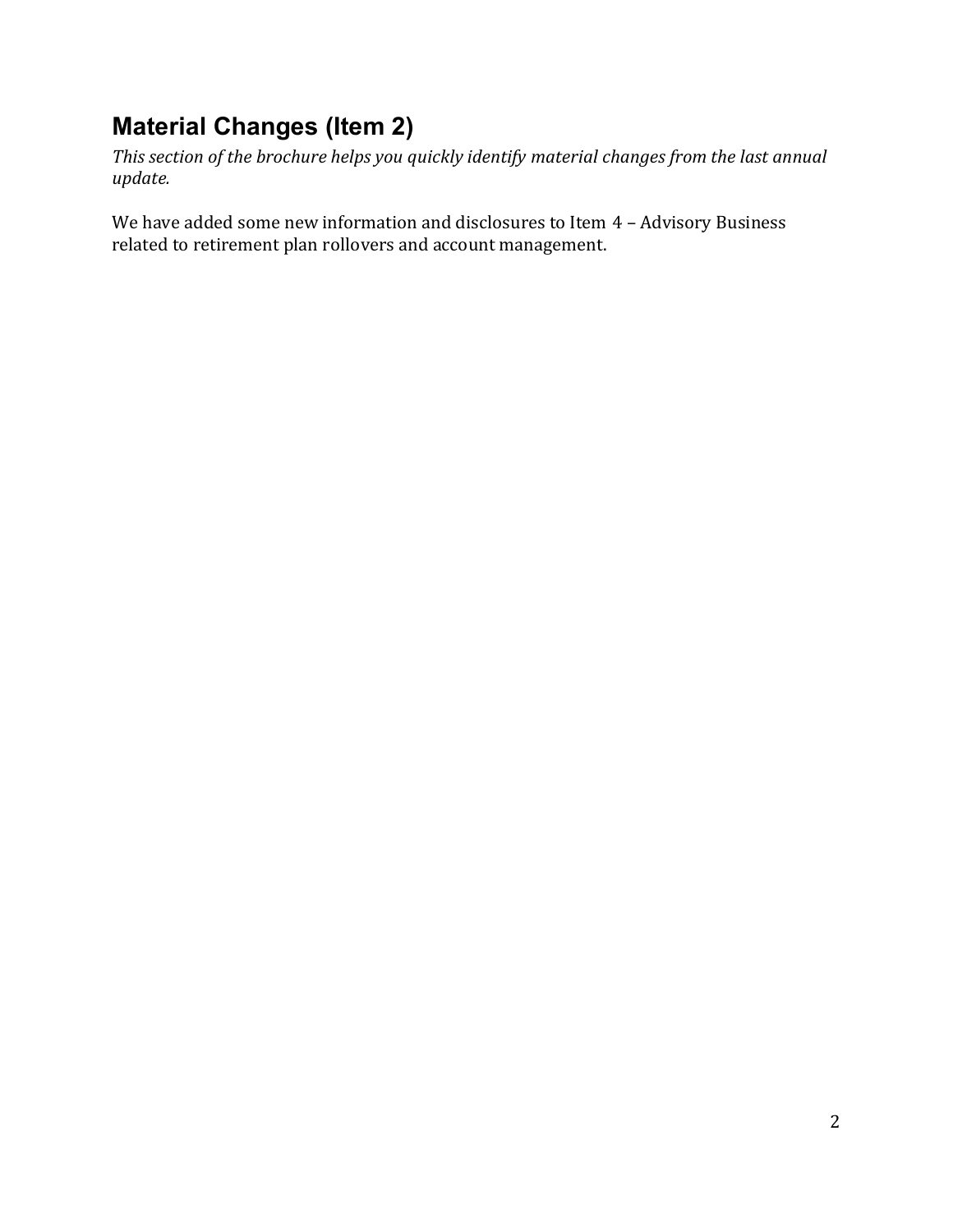# **Table of Contents (Item 3)**

| Performance-Based Fees and Side-By-Side Management (Item 6)  10                |   |
|--------------------------------------------------------------------------------|---|
|                                                                                |   |
|                                                                                |   |
|                                                                                |   |
| Methods of Analysis, Investment Strategies, and Risk of Loss (Item 8) 11       |   |
|                                                                                |   |
|                                                                                |   |
|                                                                                |   |
|                                                                                |   |
|                                                                                |   |
|                                                                                |   |
|                                                                                |   |
|                                                                                |   |
| Code of Ethics, Participation or Interest in Client Transactions, and Personal |   |
|                                                                                |   |
|                                                                                |   |
|                                                                                |   |
|                                                                                | 3 |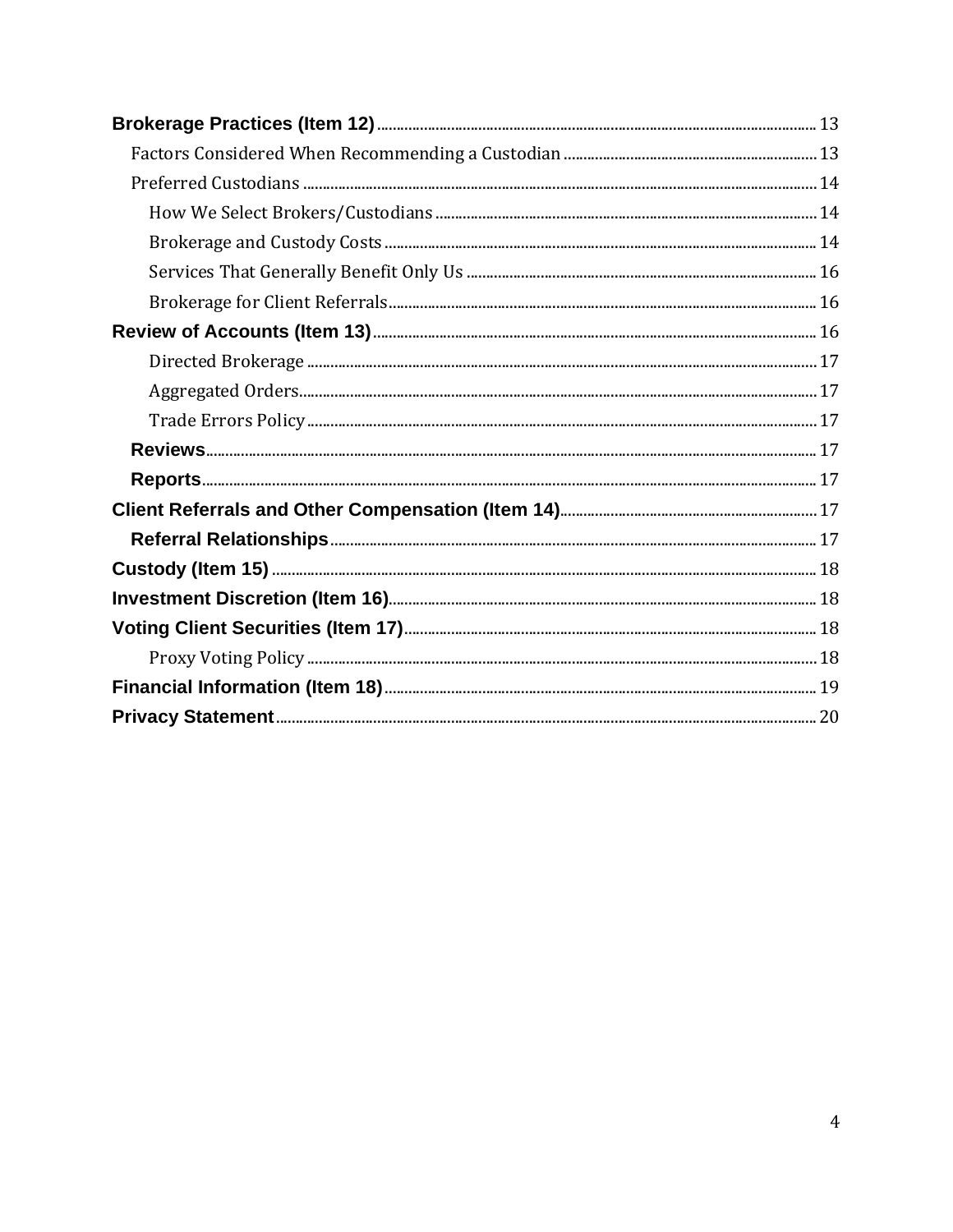## <span id="page-4-0"></span>**Advisory Business (Item 4)**

*This section of the brochure tells you about our business, including ownership and a description of the services we offer.*

Garde Capital, Inc. is referred to in this document as "Garde Capital", "the Company", "us", "we", or "our". In this document we refer to current and prospective clients of Garde Capital as "you", "your", or "client". Garde Capital was created in 2009 and is owned by its four principals Jeffery Lippens, Marshal McReal, Thomas Owens, and Richard Severs.

## <span id="page-4-1"></span>**Types of Advisory Services**

We offer to provide investment advisory services to our clients on discretionary and nondiscretionary bases. The advisory services include, among other things, providing advice regarding asset allocation and the selection of investments. Account management or supervision is guided by the stated objectives of the client. In addition, we consider a client's risk profile and financial status prior to making any recommendations. The client may impose restrictions on investing in certain securities or types of securities. The client must clearly state these restrictions to us in writing.

As of December 31, 2021, we have total assets under management of approximately \$1,515,135,000. We manage approximately \$1,505,701,000 of our clients' assets on a discretionary basis and \$9,434,000 on a non-discretionary basis.

## <span id="page-4-2"></span>**Portfolio Management**

We provide portfolio management services for our clients. Our investment philosophy combines the traditional, academic principles of modern portfolio theory with recent developments in the field of behavioral finance to help investors get the most from their investment assets. We strive to provide clients with exposure to a global portfolio of securities at a competitive cost, because value matters. Every portfolio is customized to meet the risk management needs of each of our clients.

## **Financial Planning**

We provide financial planning and consulting services consistent with clients' financial and tax status, risk profile, and return objectives. Some written plans may include a personal balance sheet and financial projections. Any reports, financial statement projections, and analyses are intended exclusively for client use in developing and implementing a client's financial plan. In view of this limited purpose, the statements should not be considered complete financial statements. We will not audit, review, or compile financial statements, and accordingly we will not express an opinion or other form of assurance on them, including the reasonableness of assumptions and other data on which any prospective financial statements are based. It is likely that there will be material differences between projected and actual results because events vary, and circumstances frequently do not occur as expected.

Our analyses will be highly dependent on certain economic assumptions about the future. Therefore, the client should establish familiarity with historical data regarding key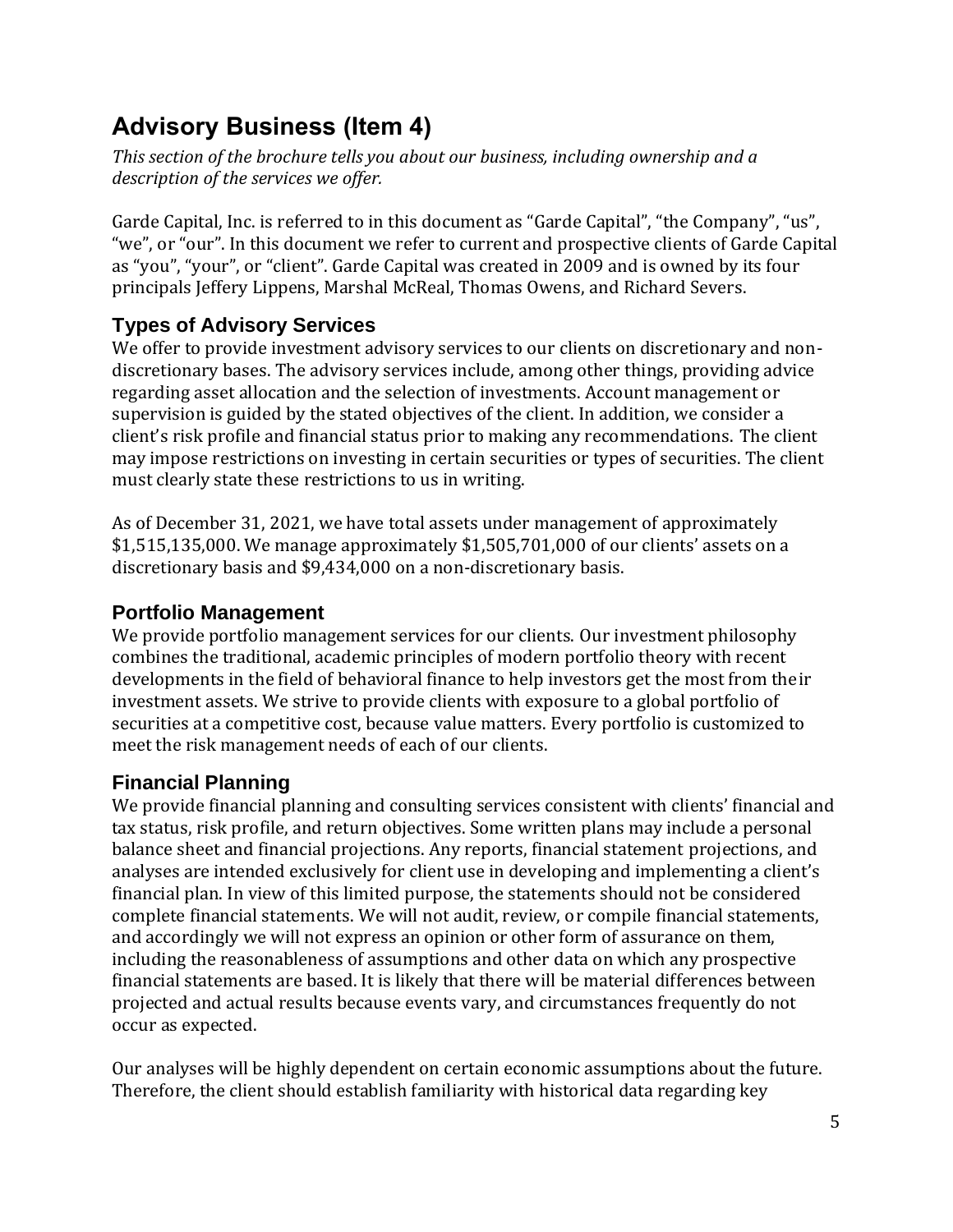assumptions such as inflation and investment rates of return, as well as an understanding of how significantly these assumptions affect the results of our analyses. We may counsel clients as to the consistency of their assumptions with relevant historical data, but we will not express any assurance as to the accuracy or reasonableness of the client's specific data and assumptions. The client is ultimately responsible for the assumptions and personal data upon which our procedures and projections are based. The financial plan assumptions and reports are primarily a tool to alert the client to certain possibilities. The reports are not intended to nor do they provide any guarantee about future events including the client's investment returns.

## **Other Wealth Management Services**

For some clients, we provide other services that may include consultation on a broader range of issues that are important in the optimization of the overall financial health of the client. Examples of these types of financial services include but are not limited to review and performance reporting on non-managed assets, insurance planning, ongoing coordination with tax advisors or estate planning attorneys, budgetary planning, real estate planning, and other personal or business planning services. These services fall outside the scope of our standard investment management services and may require a separate engagement letter with the client.

## <span id="page-5-0"></span>**Types of Investments Used**

We typically create diversified investment portfolios using Exchange Traded Funds (ETFs) but will consider other types of investments owned by the client when we create and manage an investment portfolio such as individual stocks, individual bonds, and open-end mutual funds. Alternative investments such as hedge funds, fund of funds, commodity trading strategies, and other similar strategies may be used from time to time for select clients. In some, but not all cases, we may use options or futures contracts on securities in a client's managed portfolio. Options and futures strategies are not used in all client portfolios. The use of options and futures strategies is not always successful at increasing return or reducing losses. The use of options and/or futures adds risk and cost to the portfolio. Options and futures strategies can diminish account performance.

## <span id="page-5-1"></span>**Important Information for Retirement Investors**

When we recommend that you rollover retirement assets or transfer existing retirement assets (such as a 401(k) or an IRA) to our management, we have a conflict of interest. This is because we will generally earn additional revenue when we manage more assets. In making the recommendation, however, we do so only after determining that the recommendation is in your best interest. Further, in making any recommendation to transfer or rollover retirement assets, we do so as a "fiduciary," as that term is defined in ERISA or the Internal Revenue Code, or both. We also acknowledge we are a fiduciary under ERISA or the Internal Revenue Code with respect to our ongoing investment advisory recommendations and discretionary asset management services, as described in the advisory agreement we execute with you. To the extent we provide non-fiduciary services to you, those will be described in the advisory agreement.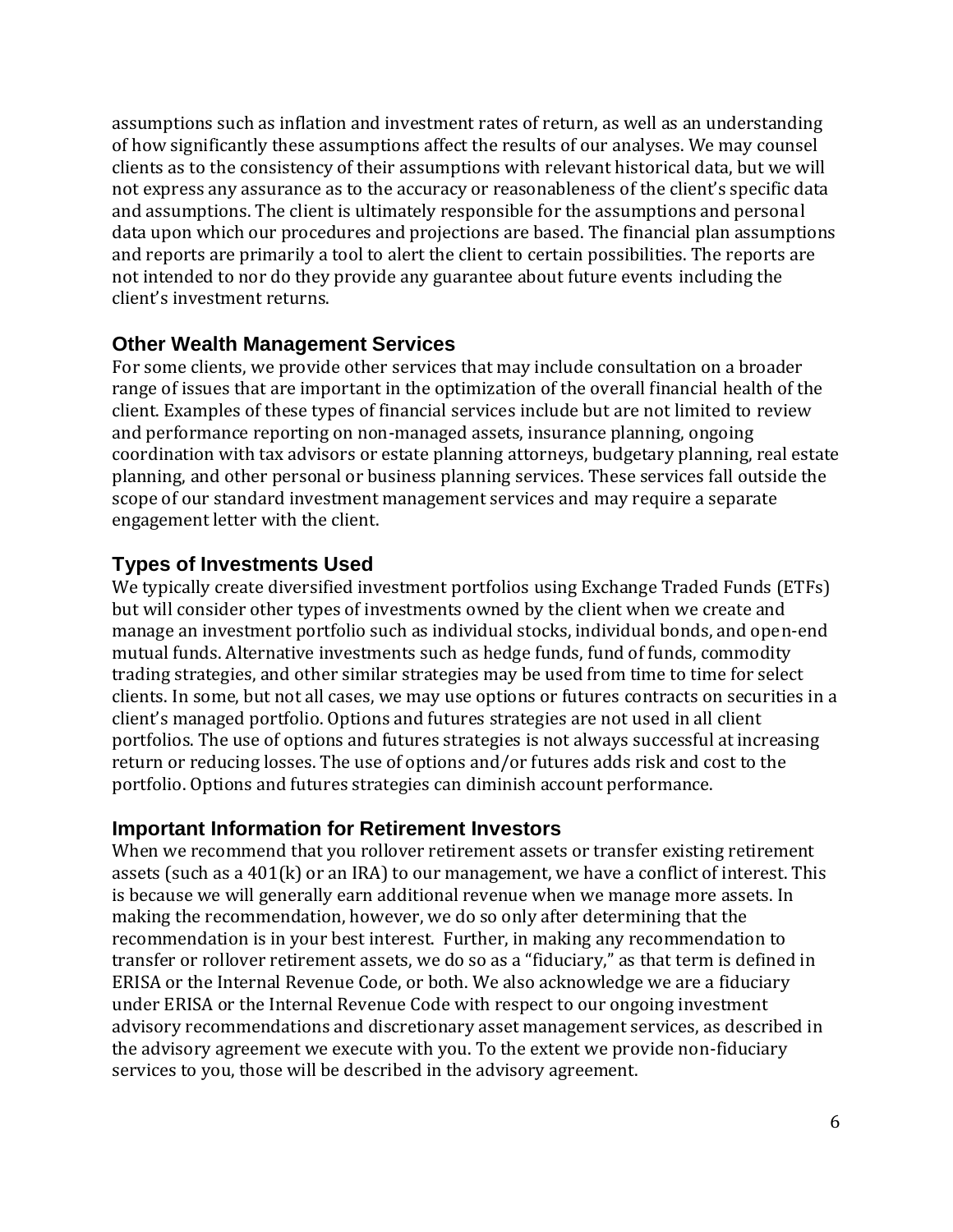## **Fees and Compensation (Item 5)**

*This section of the brochure describes how we are compensated for the services we offer.*

## <span id="page-6-0"></span>**Compensation Methodology and Rates**

#### <span id="page-6-1"></span>Assets Under Management

Most clients are charged for our asset management services based on a percentage of the assets being managed. Portfolio Management clients are subject to this fee arrangement. Clients may receive financial planning services as part of the portfolio management process and, as such, would not be charged an extra fee for planning. In some cases, we may offer financial planning services to clients for whom we do not manage a portfolio. In those instances, the client may be subject to the hourly fees described below. The following table represents our standard fee schedule for investment supervisory services. A client's specific annual fee arrangement will be described in the written Investment Advisory Agreement entered into between Garde Capital and the client. The investment supervisory fees we charge are negotiable at our sole discretion based on the work required to manage the relationship, the total assets under management, the tenure of the relationship, and whether the account is related to other accounts we manage. All clients do not pay the same fees. Some clients may pay more and some clients may pay less than the fee schedule below, but this is our standard fee schedule.

#### <span id="page-6-2"></span>**Annualized Fees**

| From                | To           | Per Year |
|---------------------|--------------|----------|
| \$0                 | \$1,000,000  | 0.95%    |
| \$1,000,001         | \$2,000,000  | 0.90%    |
| \$2,000,001         | \$5,000,000  | 0.90%    |
| \$5,000,001         | \$10,000,000 | 0.80%    |
| \$10,000,001        | \$25,000,000 | 0.60%    |
| \$25,000,001        | \$50,000,000 | 0.50%    |
| \$50,000,001 and up |              | 0.40%    |

The annual fee for our services is billed quarterly in advance based on the value of the account at the end of the previous quarter. If the management agreement does not span the entire quarterly billing period, the fee will be prorated based on the number of days the account is open during the billing period. The client's qualified account custodian will send statements, at least quarterly, showing all disbursements for the account, including the amount of the investment supervisory fee, if deducted directly from the account. It is the shared responsibility of Garde Capital and the client to verify the accuracy of the fee calculation as the qualified custodian will not determine whether or not the fee has been properly calculated.

The client may terminate the Investment Advisory Agreement without fee or penalty by providing written notice to us within five (5) business days from the execution of the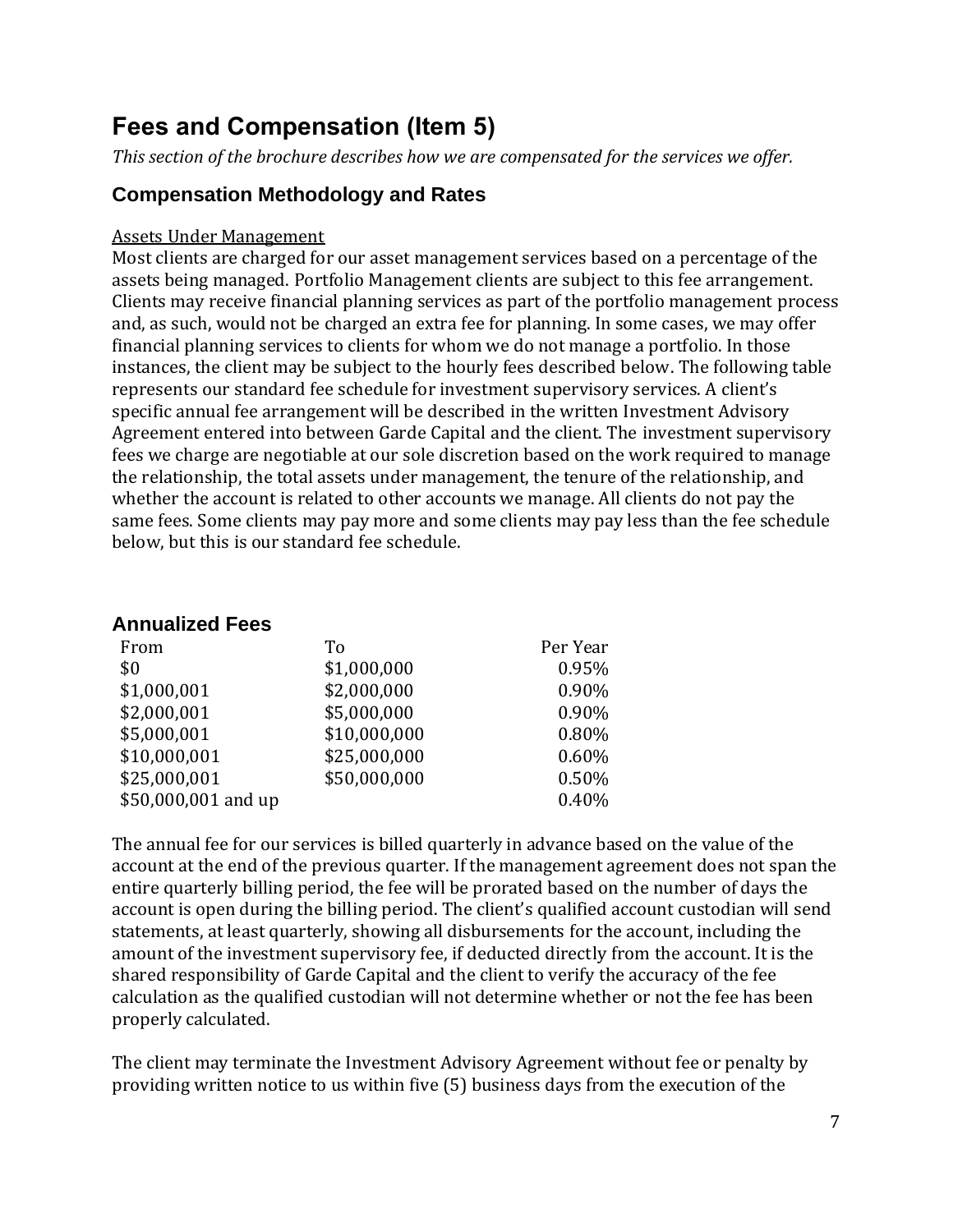agreement. Thereafter, either party may terminate the Investment Advisory Agreement by providing written notice. Any fees collected in advance of services being performed will be returned to the client on a pro rata basis**.**

#### <span id="page-7-0"></span>Hourly Fees

Garde Capital may perform services for clients where the fee is based on an hourly rate. The rate per hour depends upon the level of complexity of the service and experience and expertise of the personnel used to do the work. This negotiable rate would normally not exceed \$400 per hour. The tasks and services to be performed are described in an engagement letter that is signed by the client and Garde Capital that also includes the hourly rate, an estimate of time to complete the project, and the procedure for refund or partial billing if the engagement is terminated before completion.

#### Flat Fees

In addition to the asset management and financial planning services outlined above, we may provide other financial services as described in Item 4. In these cases, we may charge a flat fee to compensate Garde Capital for the work that comes with these enhanced services. The flat fee will be priced based on the scope of work for each client relationship. This fee will typically be charged in addition to the fees for investment management services noted above. Depending on the amount of the flat fee, the total fees as a percentage of assets under management may be higher than that shown in our schedule above.

#### <span id="page-7-1"></span>Valuation of Publicly Traded Securities

Publicly traded securities in client account(s) managed by us are held at the custodian that we recommend but is ultimately chosen by the client. We use the securities valuation provided by the independent qualified custodian for reporting and billing purposes. The third-party vendor we use for client reporting and fee billing uses period-ending custodial values as well as data concerning accrued dividends and interest for the period to determine the actual value upon which clients will be billed. The account custodian generally does not include accrued dividends on the statement, which may lead to a difference between the values shown by the custodian and the values used by our billing vendor. We provide clients with an internally-produced statement in addition to the statement provided directly by the custodian, to permit review of the amounts billed and the valuation used. We encourage clients to carefully compare the statements received from Garde Capital and the statements received from the custodian and to contact us with any questions regarding the billing value. Publicly traded securities are usually valued by the custodian as of the end of business on the last trading day of the calendar quarter.

#### <span id="page-7-2"></span>How Clients Pay Advisory Fees

Fees are generally deducted directly from the client's account. The client may provide the qualified account custodian with written authorization to have fees deducted from the client's account and paid to Garde Capital.

#### <span id="page-7-3"></span>Minimum Annual Advisory Fee

All households that are being charged an asset-based fee are subject to a minimum annual advisory fee of \$10,000 for the combined accounts in a billing household. This minimum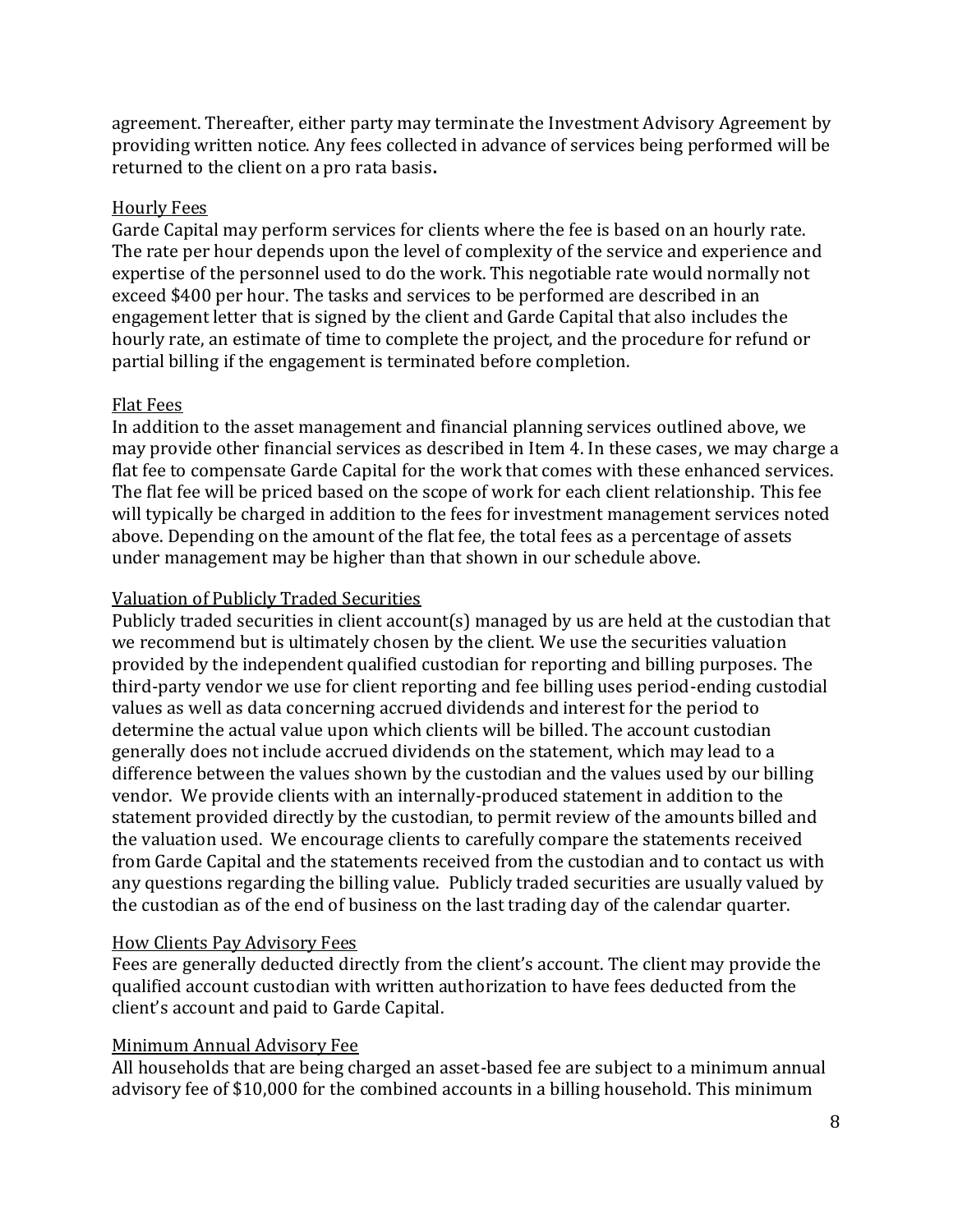annual fee is intended to compensate Garde Capital for the total cost of financial planning and investment management involved in a client relationship. The minimum fee may be negotiable at our sole discretion. Based on the fee schedule above, because of the minimum fee we charge, households with less than approximately \$1,000,000 in assets may pay a higher fee than that shown in our schedule.

## <span id="page-8-0"></span>**Other Types of Fees and Expenses**

In addition to the investment advisory fees paid to Garde Capital, the client will pay transaction fees (commissions) to the custodian or broker-dealer executing securities transactions and charges for special services elected by the client or Garde Capital. Garde Capital does not receive compensation that results from these or any transaction fees. These fees may include:

- periodic distribution fees
- electronic fund and wire transfer fees
- certificate delivery fees
- reorganization fees
- account transfer fees (outbound)
- returned check fees
- international security transfer fees
- overnight mail and check fees
- Rule 144 transfer fees
- transfer agent fees
- interest on margin

This list is not meant to be exhaustive. Any fee on a special service incurred by the client will be fully disclosed. Please refer to Item 12 of this document for an explanation of our brokerage practices.

#### <span id="page-8-1"></span>Investment Company Fees

Investment company funds that are held by the client will bear their own internal transaction, administration and execution costs, as well as directly compensate their investment managers. Some funds pay 12b-1 fees, distribution fees, and/or shareholder service fees to broker-dealers that offer investment company funds to their clients. These fees affect the net asset value of the fund shares and are indirectly borne by fund shareholders, such as the client.

Some fund companies have imposed a redemption fee. A redemption fee is another type of fee that some funds charge their shareholders when shares are sold or redeemed within a short period of time from the purchase of the fund shares. Although a redemption fee is deducted from redemption proceeds just like a deferred sales load, it is not considered to be a sales load. Unlike a sales load, which is generally used to compensate brokers, a redemption fee is typically used to defray fund costs associated with a shareholder's redemption and is paid directly to the fund, not to a broker. The SEC generally limits redemption fees to 2%. In most cases, the funds will use the "first-in, first-out" (FIFO)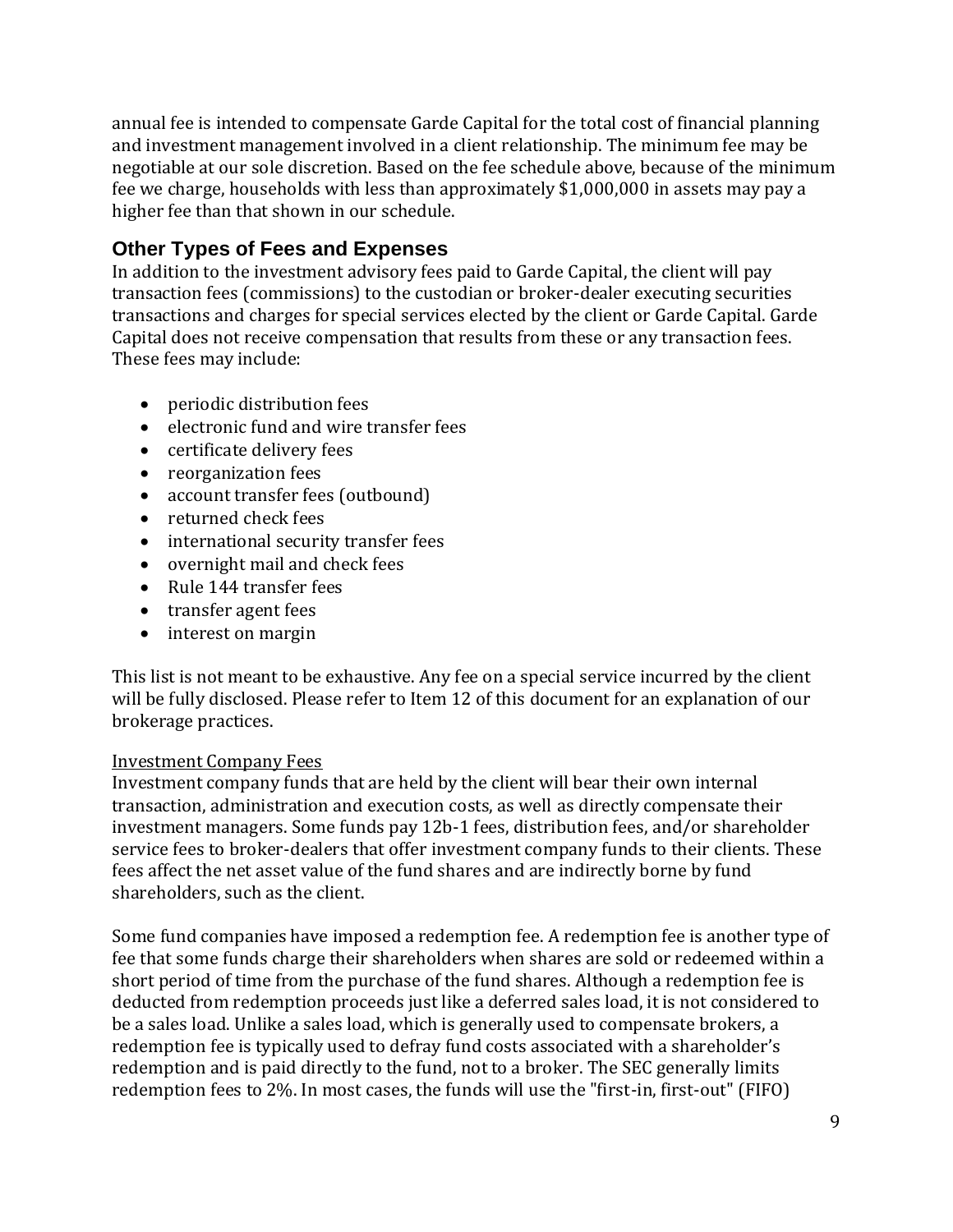method to determine the holding period. Under this method, the date of the redemption will be compared with the earliest purchase date of shares held in the account. While it is not the general practice of Garde Capital to sell clients' securities in a period that would generate a redemption fee, it should be anticipated that we might do so if in our opinion the sale is in the best interest of the client, or when fund shares must be redeemed to pay fees from the client's account.

A complete explanation of these charges is contained in the prospectus and "Statement of Additional Information" for each investment company fund. Each client can get a prospectus through the investment company website, by telephone, or by mail. In some cases, we may recommend that a client invest in a private fund that has its own annual fee structure which may include a performance-based fee. In those cases, the investor will bear the cost of those fund fees, and Garde Capital will not participate in any fee sharing from the fund provider. These assets will simply be included in the total assets under management for a given household for the purposes of calculating our annual advisory fee.

## <span id="page-9-0"></span>**Commission-Based Compensation**

Our investment advisor representatives do NOT receive any commission-based compensation while providing investment advisory services to the client.

## <span id="page-9-1"></span>**Performance-Based Fees and Side-By-Side Management (Item 6)**

*This section of the brochure explains any performance-based fees we may charge.* Garde Capital does NOT charge fees that are based upon a share of capital gains or capital appreciation of client assets. We provide investment advisory services to many clients. Not all clients receive the same investment advice, nor do they pay the same fee. We strive to act in the best interests of each of our clients at all times.

## <span id="page-9-2"></span>**Types of Clients (Item 7)**

*This section of the brochure describes who we generally provide our services to.*

## <span id="page-9-3"></span>**General Services**

We provide advisory services to a variety of types of clients including individuals and families, trusts, charitable organizations, individual pension plan accounts, and retirement plan trustees.

## <span id="page-9-4"></span>**Pension and Other Retirement Plans**

We provide advisory services to pension plans and other institutional clients. These services may include recommendations to the plan which are then approved by the pension plan sponsor. In some cases we will serve as a discretionary advisor to the plan. As part of our pension plan services we also provide employee education to plan participants.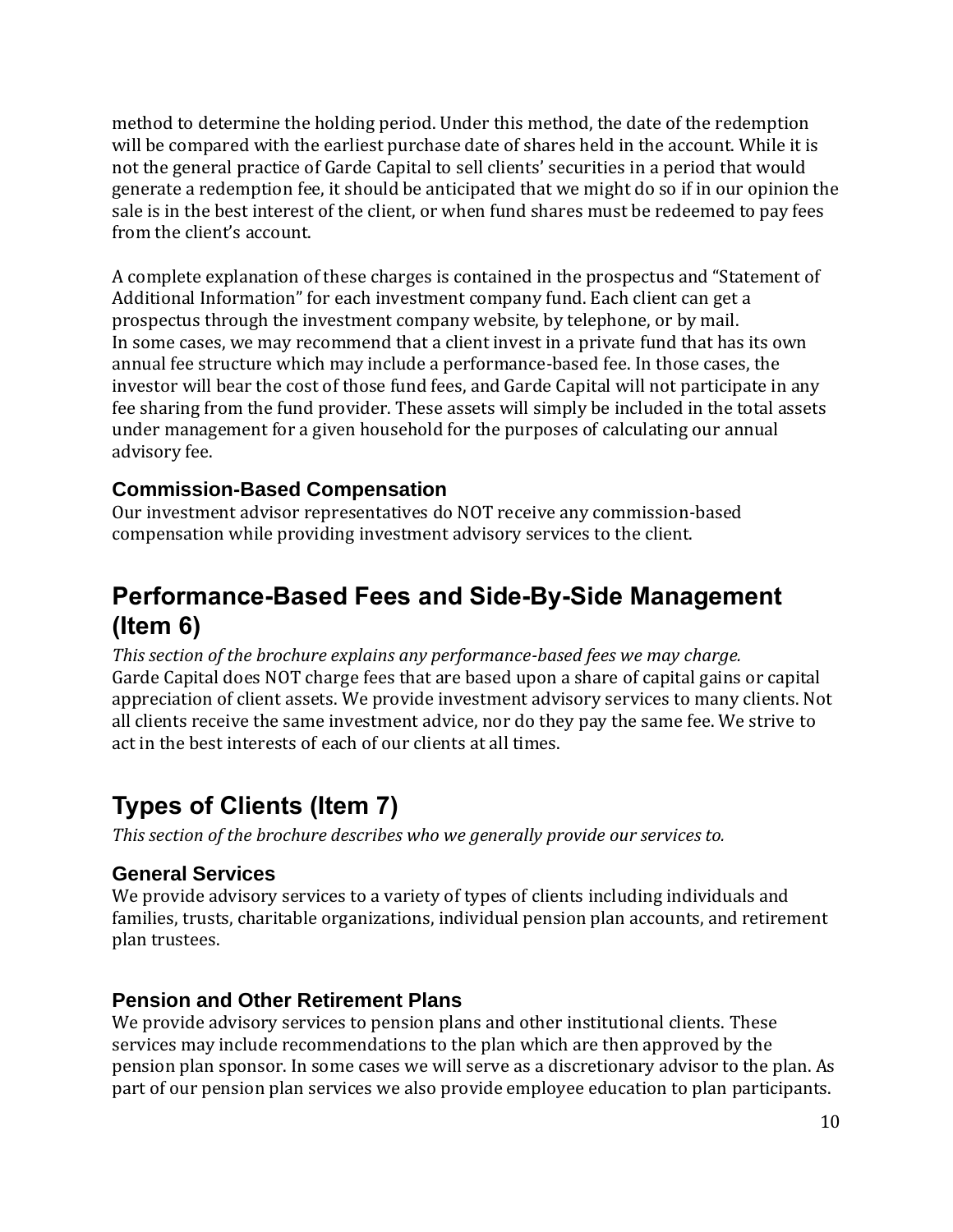<span id="page-10-0"></span>This education is consistent with Modern Portfolio Theory. Clients are encouraged to ask their pension plan sponsor what services Garde Capital is providing the plan.

## **Methods of Analysis, Investment Strategies, and Risk of Loss (Item 8)**

*This section of the brochure explains how we formulate our investment advice and manage client assets.*

## <span id="page-10-1"></span>**Methods of Analysis**

In order to help manage risk, a portfolio must be properly diversified at all times. As modern portfolio theory would dictate, this means not simply owning a large number of stocks and bonds, but spreading investment assets over many different types of stocks and bonds each of which may behave differently in response to varying economic and market conditions. By building a portfolio where we invest in asset classes that are not perfectly correlated with one another we strive to create a more optimized portfolio that can help minimize risk for a given level of return or maximize return for a given level of risk. At Garde Capital, we work to develop an asset allocation that is appropriate for each client given their specific return requirements and volatility constraints. We then implement that portfolio using efficient vehicles that give us exposure to each asset class and security type. The vehicles that we prefer to use are called exchange traded funds (ETFs). For an average fund expense ratio of approximately 0.08%, we can build a global portfolio of stocks, bonds, and commodities that we believe provides an adequate level of diversification specific to each client.

## <span id="page-10-2"></span>**Risks**

Investing is not without risk and involves the risk of loss of principal which the client should be prepared to bear. We use several strategies to try to reduce risk, including diversifying a portfolio across multiple asset classes and monitoring the portfolio and the markets for changes in fundamentals. Despite these strategies, historical evidence clearly shows that every asset class has experienced severe declines in value—sometimes sustained over many years—throughout several periods of time in history. In addition, each of our strategies to minimize risk may not achieve that goal as the benefits of diversification decline if asset classes become more correlated. As with any investment, a client could lose all or part of their investments managed by Garde Capital, and their account performance could trail that of other investments.

#### <span id="page-10-3"></span>Asset Class Risk

<span id="page-10-4"></span>Securities in client portfolio(s) or in underlying investments such as mutual funds or ETFs may underperform in comparison to the general securities markets or other asset classes.

#### Management Risk

The performance of a client's account is subject to the risk that Garde Capital's investment management strategy may not produce the intended results.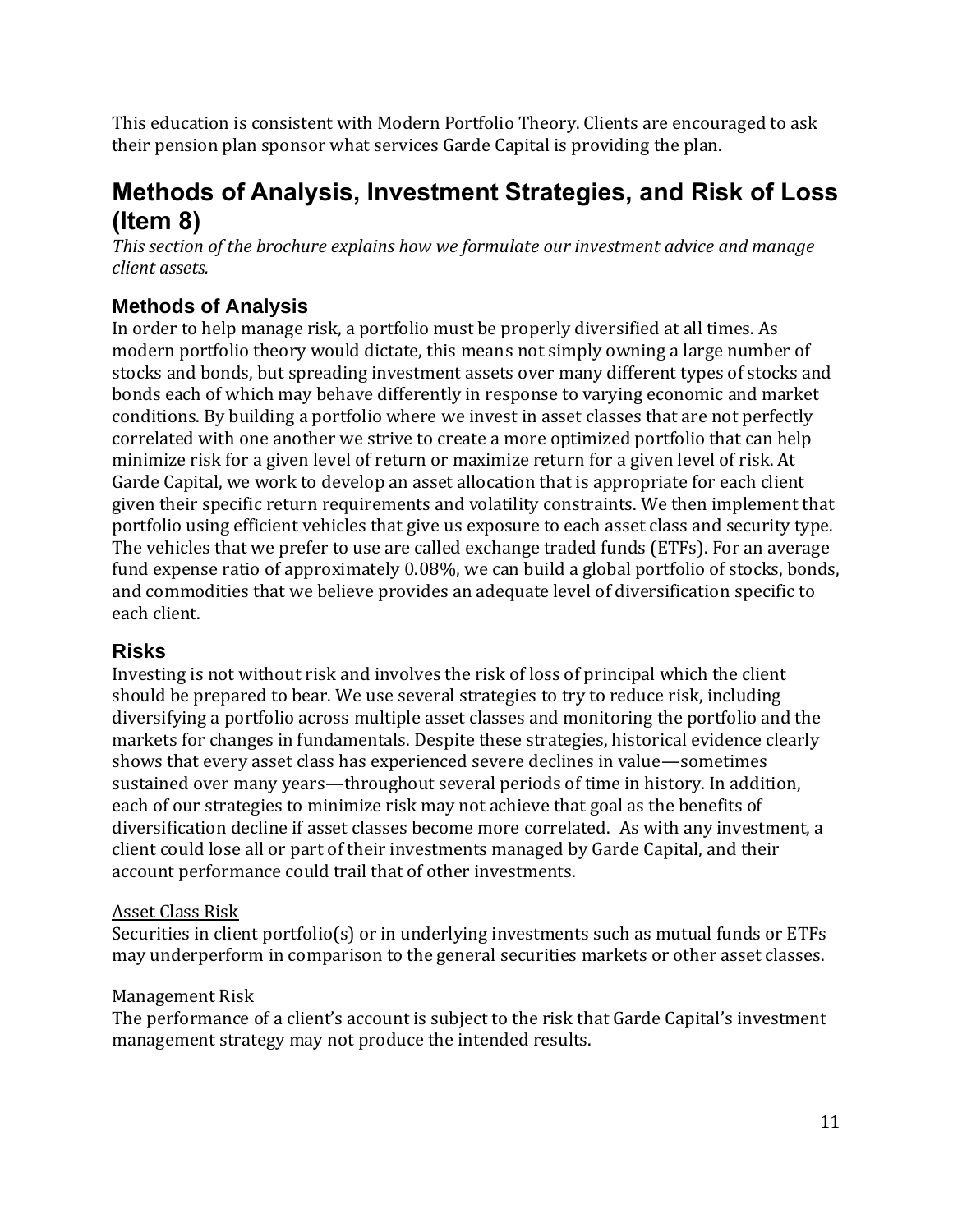#### <span id="page-11-0"></span>Market Risk

A client's account could lose money over short periods due to short-term market movements and over longer periods during market downturns. The value of a security may decline due to company specific issues, general market conditions, economic trends, or events that are not specifically related to the issuer of the security or to factors that affect a particular industry or industries. During a general downturn in the securities markets, multiple asset classes may be negatively affected.

#### <span id="page-11-1"></span>Passive Investment Risk

Garde Capital may use a passive investment strategy that is not actively managed where we do not attempt to take defensive positions in declining markets.

## <span id="page-11-2"></span>**Disciplinary Information (Item 9)**

*This section of the brochure lists legal and disciplinary information for Garde Capital, its owners, and management team.*

Neither Garde Capital nor any of our owners or management team members has been involved in any civil or criminal investment-related events that must be disclosed by SEC Registered Advisors in this document.

However, state regulators require that all formal investigations and disciplinary actions taken by regulators, customer disputes, certain criminal charges and/or convictions, as well as any IAR's financial disclosures, such as bankruptcies and unpaid judgments or liens, be filed with FINRA. If this type of information would be material to the decision to do business with Garde Capital please refer to the SEC's website at [www.adviserinfo.sec.gov](http://www.adviserinfo.sec.gov/) for more information about the IAR's you are evaluating.

## <span id="page-11-3"></span>**Other Financial Industry Activities and Affiliations (Item 10)**

*This section of the brochure describes other financial services industry affiliations we may have that could present a conflict of interest.*

<span id="page-11-4"></span>Garde Capital does not have any material business affiliations within the financial services industry.

## **Code of Ethics, Participation or Interest in Client Transactions, and Personal Trading (Item 11)**

*This section of the brochure describes our code of ethics, adopted pursuant to SEC rule 204A-1, and how we deal with client and related person trading.*

## <span id="page-11-5"></span>**Code of Ethics**

We have adopted a code of ethics (Code) for the purpose of instructing our personnel in their ethical obligations and to provide rules for their personal securities transactions.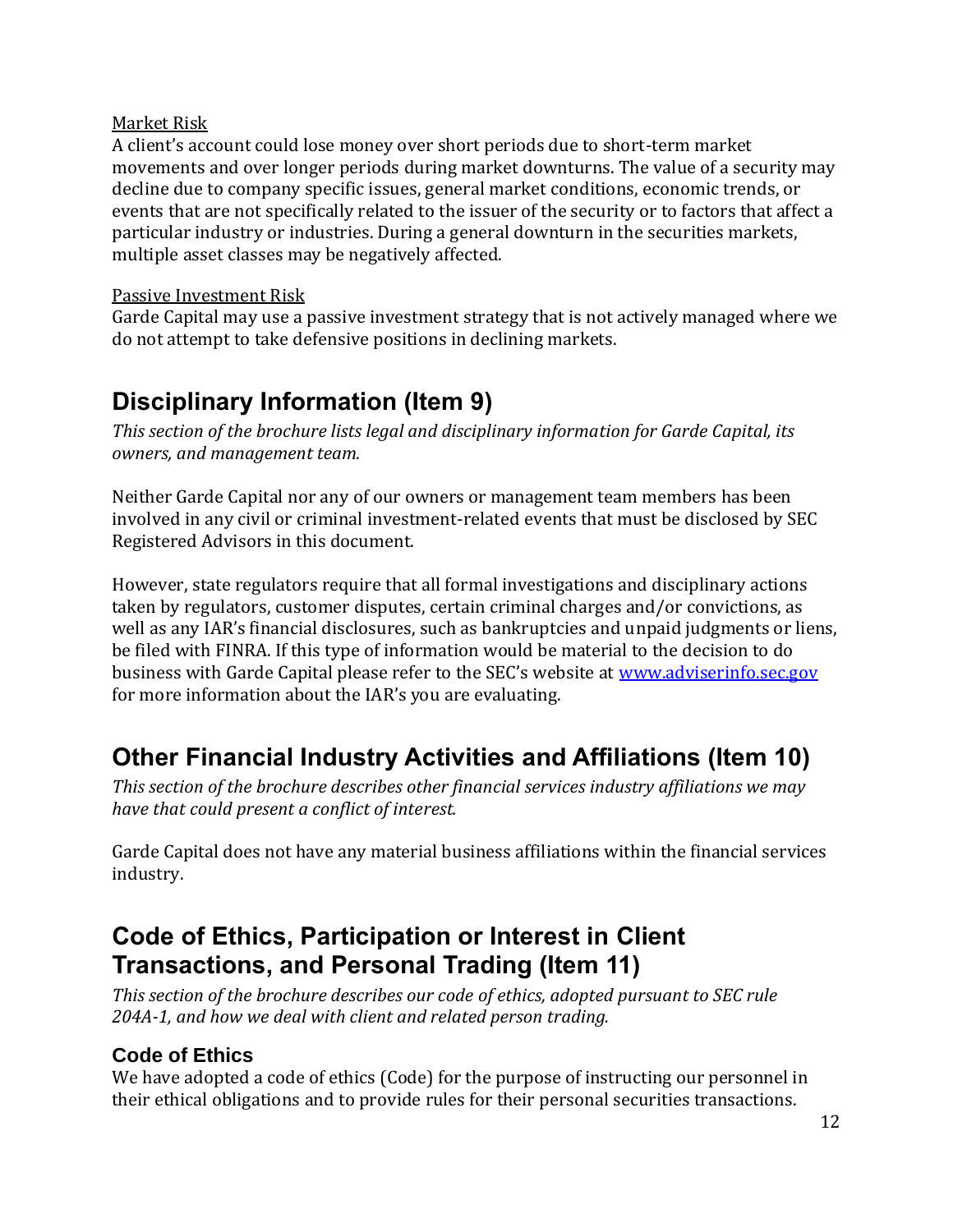Garde Capital and our personnel owe a duty of loyalty, fairness, and good faith towards our clients, and have an obligation to adhere not only to the specific provisions of the Code but to the general principles that guide the Code.

The Code covers a range of topics that may include: general ethical principles, reporting personal securities trading, exceptions to reporting securities trading, reportable securities, initial public offerings and private placements, reporting ethical violations, distribution of the Code, review, and enforcement processes. We will provide a copy of the Code to any client or prospective client upon request.

## <span id="page-12-0"></span>**Material Financial Interest and Personal Trading**

From time to time the interests of the principals and employees of Garde Capital may coincide with those of our clients. Securities may be bought, held, or sold by a principal or employee of Garde Capital that is also recommended to or held by a client. If potential insider information is inadvertently provided or learned by a principal or employee, it is our policy to strictly prohibit its use.

It is the policy of Garde Capital to permit the firm, its employees, and investment advisor representatives ("IARs") to buy, sell, and hold the same securities that the IARs also recommend to clients. It is acknowledged and understood that Garde Capital performs investment services for various clients with varying investment goals, risk profiles, and time horizons. As such, the investment advice offered to one client may differ from the advice offered to other clients and investments made by our IARs. We don't have an obligation to recommend for purchase or sale a security that Garde Capital, our principals, affiliates, employees, or IARs may purchase, sell, or hold. When a decision is made to liquidate a security from all applicable accounts, priority will always be given to client orders before those of a related or associated person, such as an IAR, to Garde Capital. In some cases the trades of the clients and advisory personnel will be combined in a single block trade, and all trades will receive the average price. Garde Capital has procedures for dealing with insider trading, employee-related accounts, "front running," and other issues that may present a potential conflict when buy/sell recommendations are made. These procedures include reviewing employee security transactions and holdings to eliminate, to the extent possible, the adverse effects of potential conflicts of interest on clients.

## <span id="page-12-1"></span>**Brokerage Practices (Item 12)**

*This section of the brochure describes how we recommend broker-dealers for client transactions.*

## <span id="page-12-2"></span>Factors Considered When Recommending a Custodian

Garde Capital does not maintain custody of assets that we manage, although we may be deemed to have custody of assets if we are given authority to withdraw assets from a client's account (see *Item 15 – Custody*, below). Client assets must be maintained in an account at a "qualified custodian," generally a broker-dealer or bank.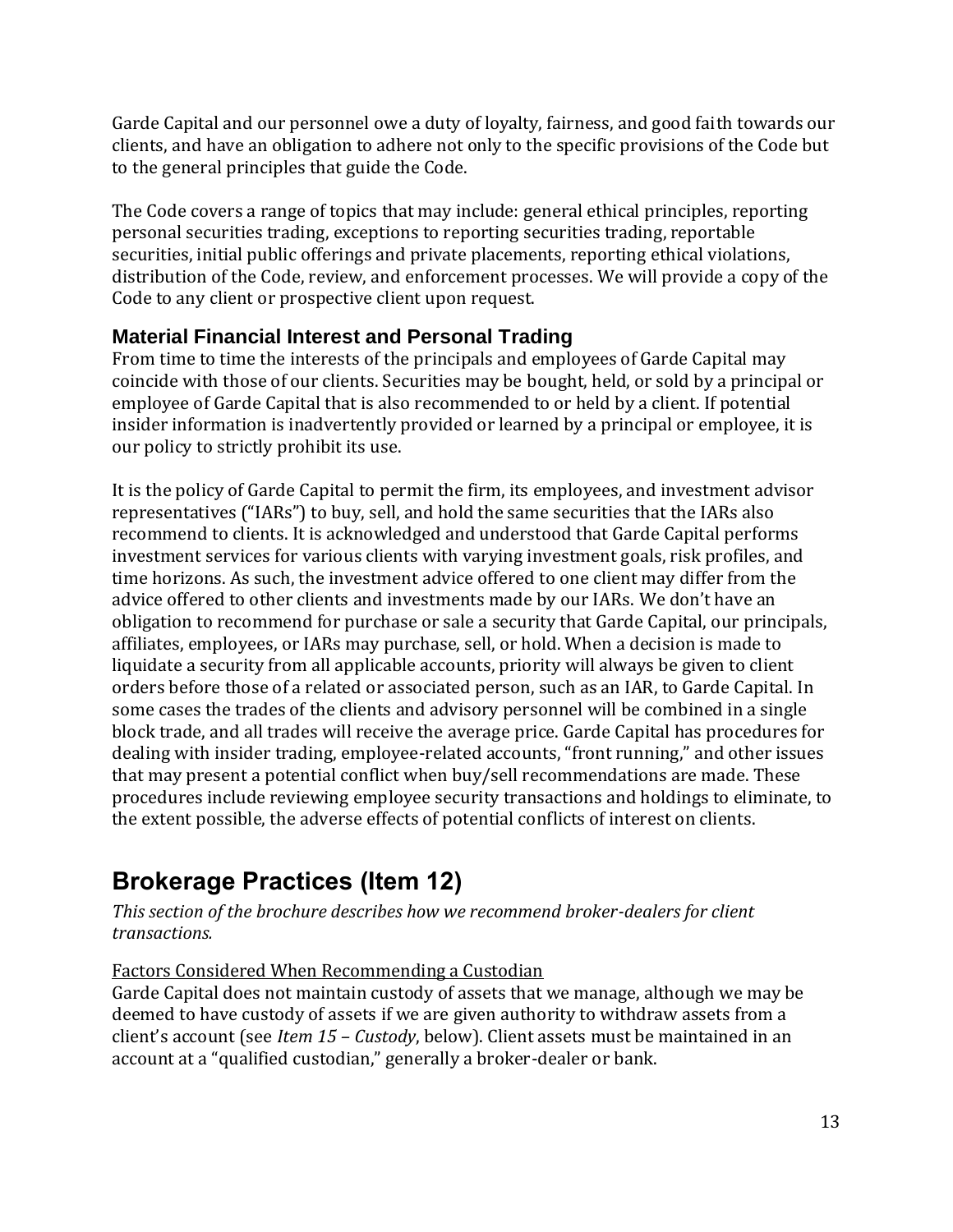#### <span id="page-13-0"></span>Preferred Custodians

We frequently recommend that our clients use low cost custodians such as Charles Schwab & Co., Inc. ("Schwab"), Member SIPC or Fidelity Brokerage Services, LLC , Member SIPC. We are independently owned and operated and are not affiliated with Schwab or Fidelity. Each custodian will hold client assets in a brokerage account and buy and sell securities when we instruct them to. While we may recommend that clients use them as custodian/broker, the client will decide whether to do so and will open their account with the custodian by entering into an account agreement directly with them. We do not open the account for the client, although we may help them do so. Even though an account is maintained at the custodian, we can still use other brokers to execute trades for our client accounts as described below (see "Brokerage and Custody Costs").

#### Other Custodians

Ultimately, the choice of custodian is entirely up to the client. Garde Capital will make every effort to accommodate the choice of custodian and provide a full range of investment advisory services.

#### <span id="page-13-1"></span>How We Select Brokers/Custodians

We seek to recommend a custodian/broker who will hold client assets and execute transactions on terms that are, overall, most advantageous when compared to other available providers and their services. We consider a wide range of factors, including, among others:

- Combination of transaction execution services and asset custody services (generally without a separate fee for custody)
- Capability to execute, clear, and settle trades (buy and sell securities for client accounts)
- Capability to facilitate transfers and payments to and from accounts (wire transfers, check requests, bill payment, etc.)
- Breadth of available investment products (stocks, bonds, mutual funds, exchangetraded funds, etc.)
- Availability of investment research and tools that help us make investment decisions
- Quality of services
- Competitiveness of the price of those services (commission rates, margin interest rates, other fees, etc.) and willingness to negotiate the prices
- Reputation, financial strength, and stability
- Prior service to us and our other clients
- Availability of other products and services that benefit us

#### <span id="page-13-2"></span>Brokerage and Custody Costs

For our clients' accounts that the custodian maintains, the custodian generally does not charge separately for custody services but is compensated by charging commissions or other fees on trades that it executes or that settle into the client's account. For some accounts, the custodian may charge a percentage of the dollar amount of assets in the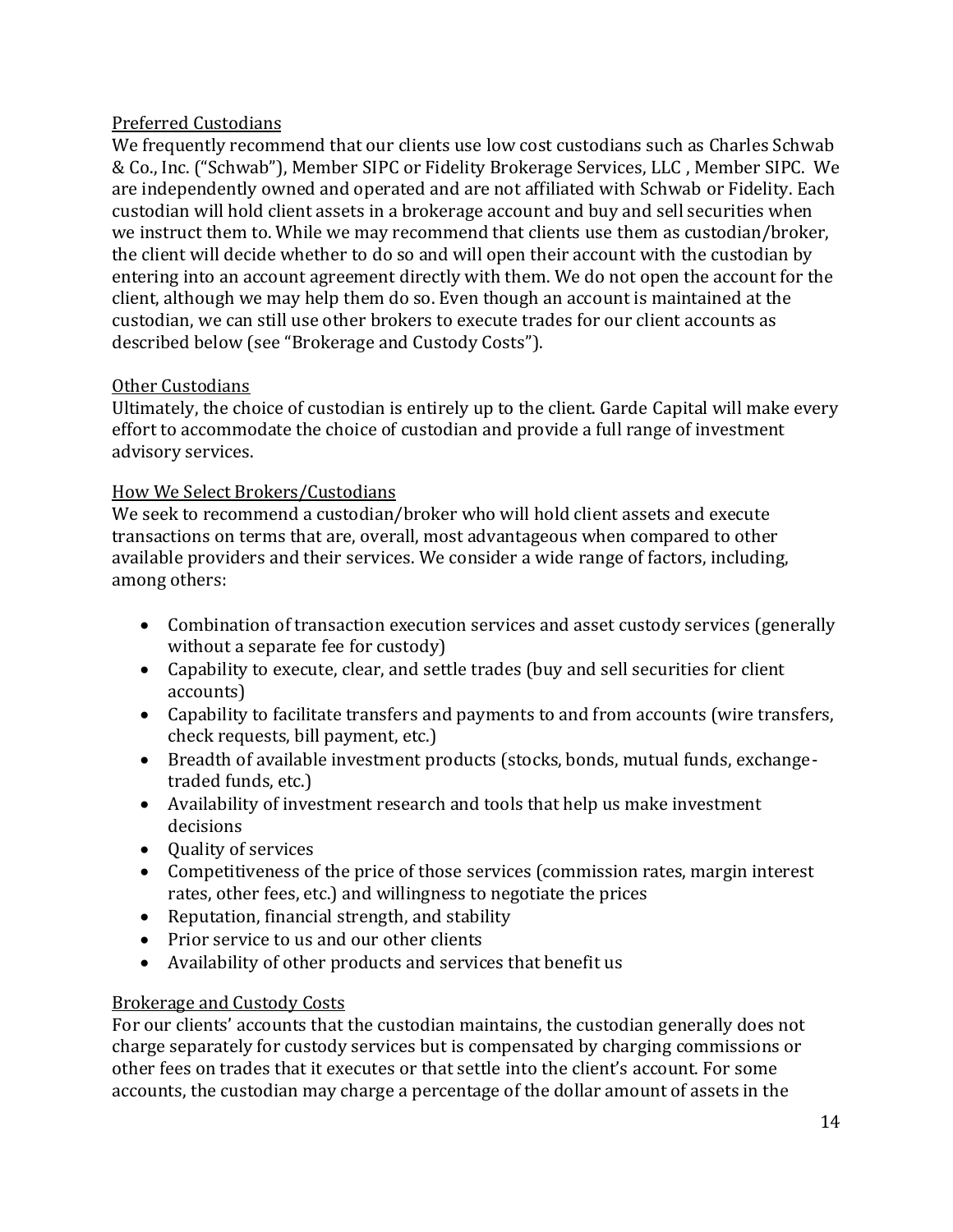account in lieu of commissions. In addition to commissions and asset-based fees, the custodian charges a flat dollar amount as a "prime broker" or "trade away" fee for each trade that we have executed by a different broker-dealer but where the securities bought or the funds from the securities sold are deposited (settled) into the client's account. These fees are in addition to the commissions or other compensation the client pays the executing broker-dealer. Because of this, in order to minimize trading costs, we have the custodian execute most trades for client accounts. We have determined that having the custodian execute most trades is consistent with our duty to seek "best execution" of client trades. Best execution means the most favorable terms for a transaction based on all relevant factors, including those listed above (see "How We Select Brokers/Custodians").

Schwab and Fidelity provide us with access to their institutional brokerage, trading, custody, reporting, and related services, many of which are not typically available to retail customers. They also make available various support services. Some of those services help us manage or administer our clients' accounts, while others help us manage and grow our business. Their support services generally are available on an unsolicited basis (we don't have to request them) and at no charge to us as long as our clients collectively maintain a specified amount of assets in accounts that we manage. If our clients collectively have less than that specified amount of assets at one of the custodians, they may charge us quarterly service fees.

#### Services That Benefit Clients

The custodians' institutional brokerage services include access to a broad range of investment products, execution of securities transactions, and custody of client assets. The investment products available through the custodians include some to which we might not otherwise have access or that would require a significantly higher minimum initial investment by our clients. The services described in this paragraph generally benefit clients and their accounts.

#### Services That May Not Directly Benefit Clients

The custodians also make available to us other products and services that benefit us but may not directly benefit clients or their accounts. These products and services assist us in managing and administering our clients' accounts. They include investment research from the custodians and from third parties. We may use this research to service all or a substantial number of our clients' accounts, including accounts not maintained at the custodians. In addition to investment research, the custodians also make available software and other technology that:

- Provide access to client account data (such as duplicate trade confirmations and account statements)
- Facilitate trade execution and allocate aggregated trade orders for multiple client accounts
- Provide pricing and other market data
- Facilitate payment of our fees from our clients' accounts
- Assist with back-office functions, recordkeeping, and client reporting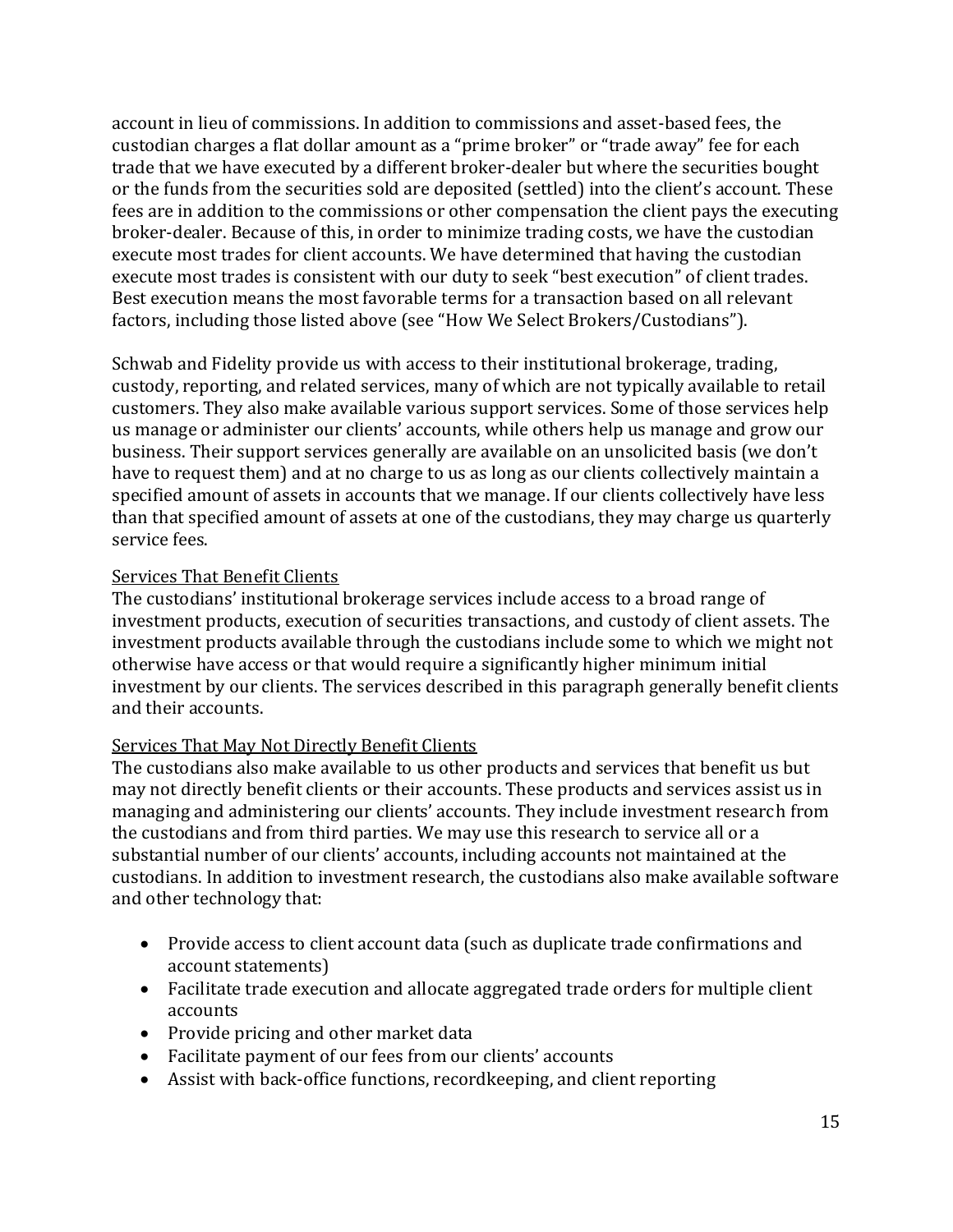#### <span id="page-15-0"></span>Services That Generally Benefit Only Us

Schwab and Fidelity also offer other services intended to help us manage and further develop our business enterprise. These services include:

- Educational conferences and events
- Consulting on technology, compliance, legal, and business needs
- Publications and conferences on practice management and business succession
- Access to employee benefits providers, human capital consultants, and insurance providers

The custodians may provide some of these services themselves. In other cases, they will arrange for third-party vendors to provide the services to us. They may also discount or waive their fees for some of these services or pay all or a part of a third party's fees. The custodians may also provide us with other benefits, such as occasional business entertainment of our personnel.

The availability of these services from Schwab and Fidelity benefits us because we do not have to produce or purchase them. We don't have to pay for these services so long as our clients collectively keep a specified amount of assets in accounts at the custodians. Beyond that, these services are not contingent upon us committing any specific amount of business to them in trading commissions or assets in custody. The asset minimum may give us an incentive to recommend that a client maintains their account with Schwab or Fidelity, based on our interest in receiving services that benefit our business rather than based on the client's interest in receiving the best value in custody services and the most favorable execution of client transactions. This is a potential conflict of interest. We believe, however, that our selection of low-cost platforms such as Schwab or Fidelity as custodian and broker is in the best interests of our clients. Our selection is primarily supported by the scope, quality, and price of their services (see "How We Select Brokers/Custodians") and not their services that benefit only us. We do not believe that recommending that our clients collectively maintain a minimum amount of assets at a certain custodian in order to avoid paying a quarterly service fee presents a material conflict of interest.

#### <span id="page-15-1"></span>Brokerage for Client Referrals

Garde Capital does not have any agreements in place where securities transactions are directed to particular broker-dealers in exchange for client referrals.

## <span id="page-15-2"></span>**Review of Accounts (Item 13)**

*This section of the brochure describes how often client accounts are reviewed and by whom.*

Brokerage statements are generated no less than quarterly. These statements are sent directly from the account custodian. These reports list the account positions, activity in the account over the covered period, and other related information. Clients are also sent confirmations following each brokerage account transaction unless they have waived this service in writing.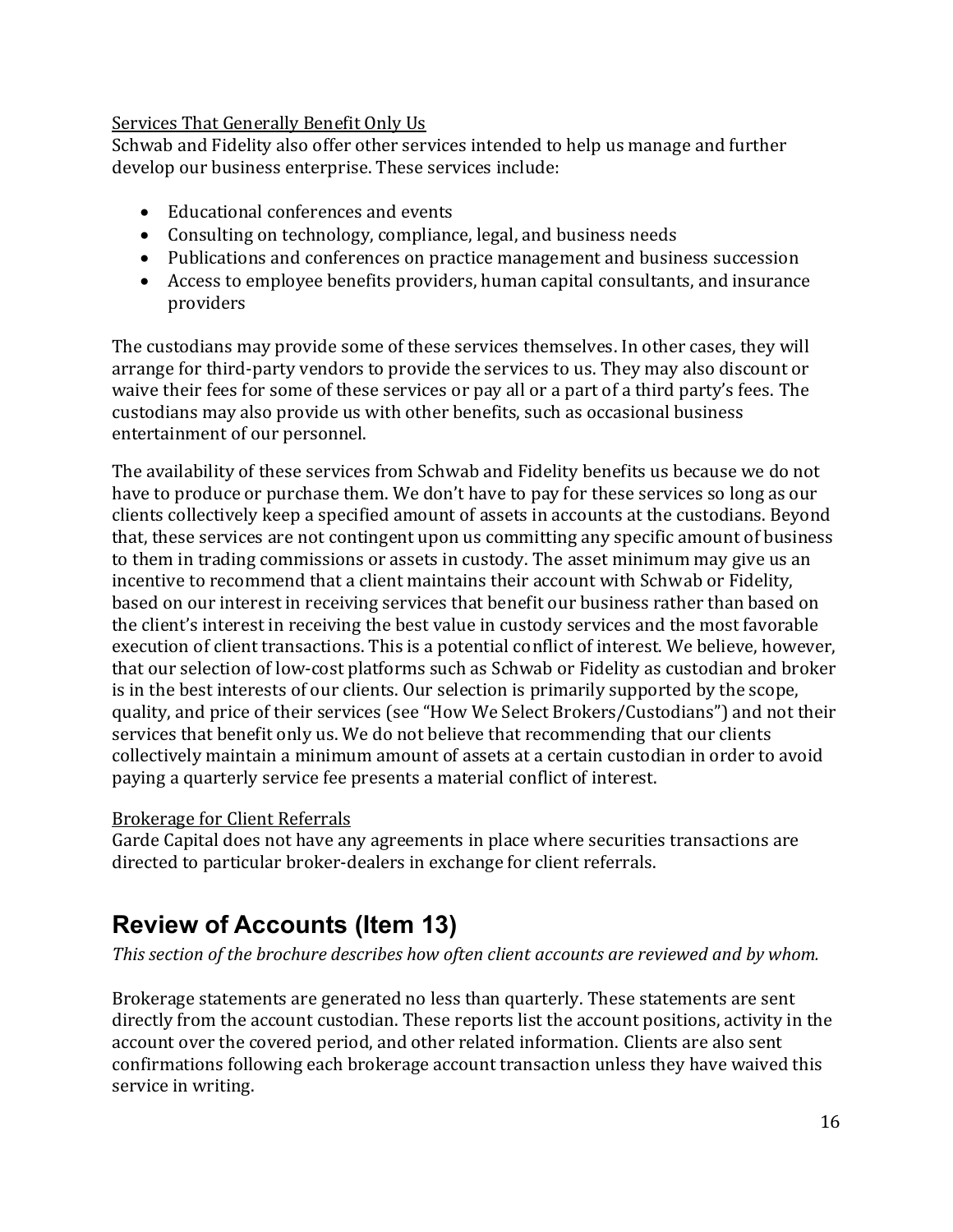#### <span id="page-16-0"></span>Directed Brokerage

If a client directs Garde Capital to execute securities transactions at a broker-dealer other than one we use for our other clients, the client will forgo any benefit from savings on execution costs that we may have obtained through our negotiation of volume discounts or batched orders. In directing the use of a particular broker-dealer, it should be understood that we will not have authority to negotiate commissions or obtain volume discounts, and best execution may not be achieved. A client may incur higher commissions, other transactions costs, greater spreads, or receive less favorable net prices, on transactions for their account than would otherwise be the case had they used a broker-dealer we prefer.

#### <span id="page-16-1"></span>Aggregated Orders

When we decide to purchase or sell a specific security for multiple clients at the same time, we will consider aggregating, or combining the orders. This procedure will result in a single average price for all client transactions in the aggregated order. The account custodian charges for each transaction as if it were placed individually.

#### <span id="page-16-2"></span>Trade Errors Policy

From time to time we may make an error in submitting a trade order on a client's behalf. When this occurs, we may place a correcting trade with the broker-dealer which has custody of the client's account. The goal of this transaction will be to restore the account to the intended status at no cost to the client, and neither a gain nor loss due to the correcting trade will remain in the account.

#### <span id="page-16-3"></span>**Reviews**

Our advisory associates perform reviews of all investment advisory accounts no less than quarterly. Accounts are reviewed for consistency with the investment strategy and performance. Reviews may be triggered by changes in a client's personal, tax, or financial status. Macroeconomic and company-specific events may also trigger reviews.

Financial plans are reviewed only upon request unless a client retains us to update the plan on a continous basis.

## <span id="page-16-4"></span>**Reports**

Garde Capital does not prepare or send written reports to all our clients. We have arranged for the custodians to prepare and distribute account statements directly to the client.

## <span id="page-16-5"></span>**Client Referrals and Other Compensation (Item 14)**

*This section of the brochure discloses our arrangements with people who are compensated for referring us business.*

## <span id="page-16-6"></span>**Referral Relationships**

We currently have written arrangements with outside entities that provide compensation for successful referrals of new clients. Our agreements with these entities provide that the introducing firm will receive a portion of the advisory fees that would otherwise be charged and fully retained by Garde Capital. The agreements require the other firm to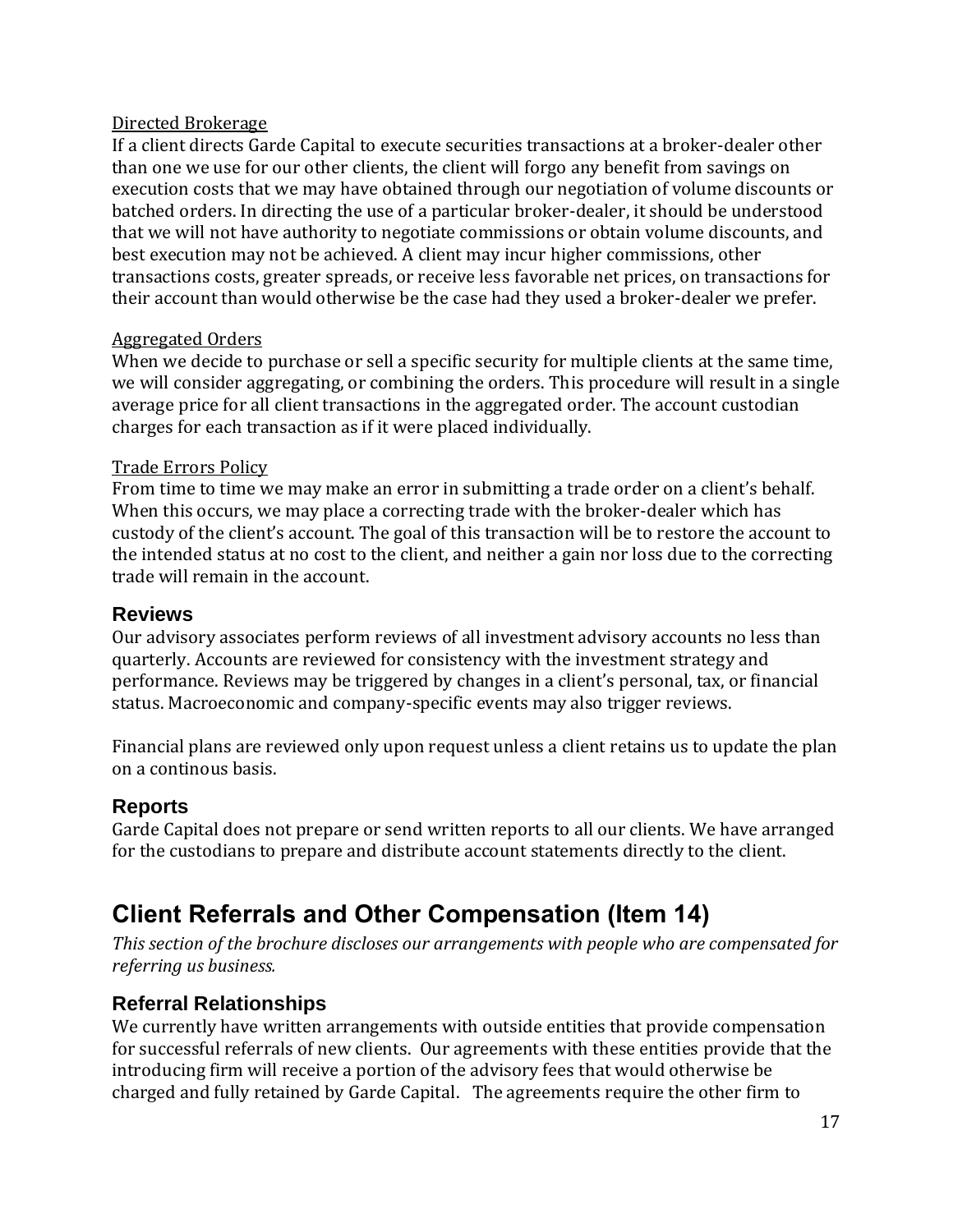make full disclosure of the arrangement to prospective clients in advance of the referral and to obtain client acknowledgement of the arrangement. Further, the arrangement does not result in clients paying fees higher than they would otherwise pay for a similar scope of work. As of 2021, Garde Capital has solicitation agreements in place with Berntson Porter & Company, PLLC, Zoe Financial, and BMMS Wealth Advisory, LLC.

## <span id="page-17-0"></span>**Custody (Item 15)**

*This section of the brochure encourages you to check the statements sent to you by your account custodian to ensure the accuracy of the fee calculation.*

Clients authorize us to deduct periodic investment advisory fees directly from one or more of their accounts managed by us. These deductions from client accounts are shown on the periodic statements sent by the account custodian directly to the client. The client is encouraged to review these statements carefully and compare the amounts on the custodian statements with any statements we send and the fee schedule outlined in their Investment Advisory Agreement.

Garde Capital reports custody of some client assets solely because of signed Standing Letters of Authority (SLOAs) for money movement that are on file at the custodians for some client accounts. We are in compliance with the conditions set forth by the SEC relating to SLOAs and do not require a surprise exam of these assets.

## <span id="page-17-1"></span>**Investment Discretion (Item 16)**

*This section of the brochure discloses the power we have to make trades in your account.*

Clients grant Garde Capital a limited power of attorney to select, purchase, or sell securities without obtaining their specific consent within the account(s) they have under our management. The limited powers of attorney are granted in the written Investment Advisory Agreement entered into between the client and us. There are no restrictions upon the securities that may be purchased, sold, or held in an account unless the client provides these restrictions to us in writing.

## <span id="page-17-2"></span>**Voting Client Securities (Item 17)**

*This section of the brochure explains our proxy voting policy and your ability to get proxy voting information from us.*

We will vote proxies for securities held in the accounts that we manage.

#### <span id="page-17-3"></span>Proxy Voting Policy

We have adopted a written policy regarding the voting of client proxies that is designed to ensure that we fulfill our fiduciary obligation to our clients to monitor corporate actions and vote client proxies. The written policies are designed to address a wide range of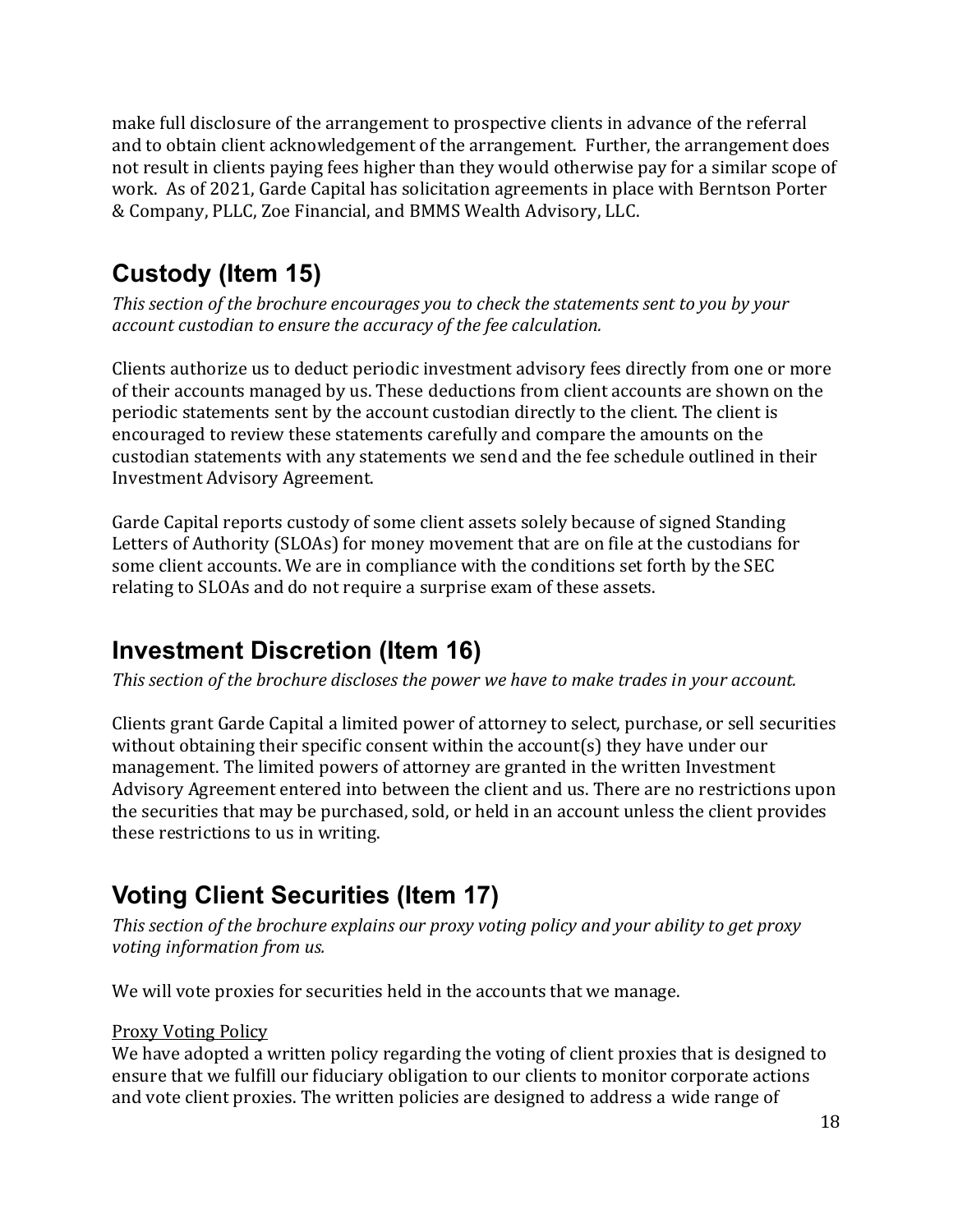common business and social issues often contained in proxy statements and how to vote them in the best interest of our clients. Items not specifically addressed in the policy will be dealt with on a case-by-case basis. If a material conflict of interest presents itself, we will notify the affected clients and/or refrain from voting the respective shares. We will vote proxies in a way that we believe will cause securities to increase the most or decline the least in value in order to maximize shareholder value. Consideration will be given to both the short and long-term implications of the proposal to be voted on when considering the optimal vote.

Clients can obtain a copy of our proxy voting guidelines by contacting us directly. We can also provide information on how we voted on a specific proxy item on request. Requests should identify the security and the proxy item in writing to assure they are clearly understood and submitted to the following person:

> Scott Severs Chief Compliance Officer Garde Capital, Inc. 1301 Fifth Avenue, Suite 3030 Seattle, WA 98101

## <span id="page-18-0"></span>**Financial Information (Item 18)**

*This section of the brochure is where investment advisors that collect more than \$1200 in fees per client, six months or more in advance would include a balance sheet.*

<span id="page-18-1"></span>We are not aware of any circumstance that is reasonably likely to impair our ability to meet our contractual commitments to our clients. We do not require pre-payment of investment advisory fees of greater than \$1200, nor do we require payment of fees more than six months in advance.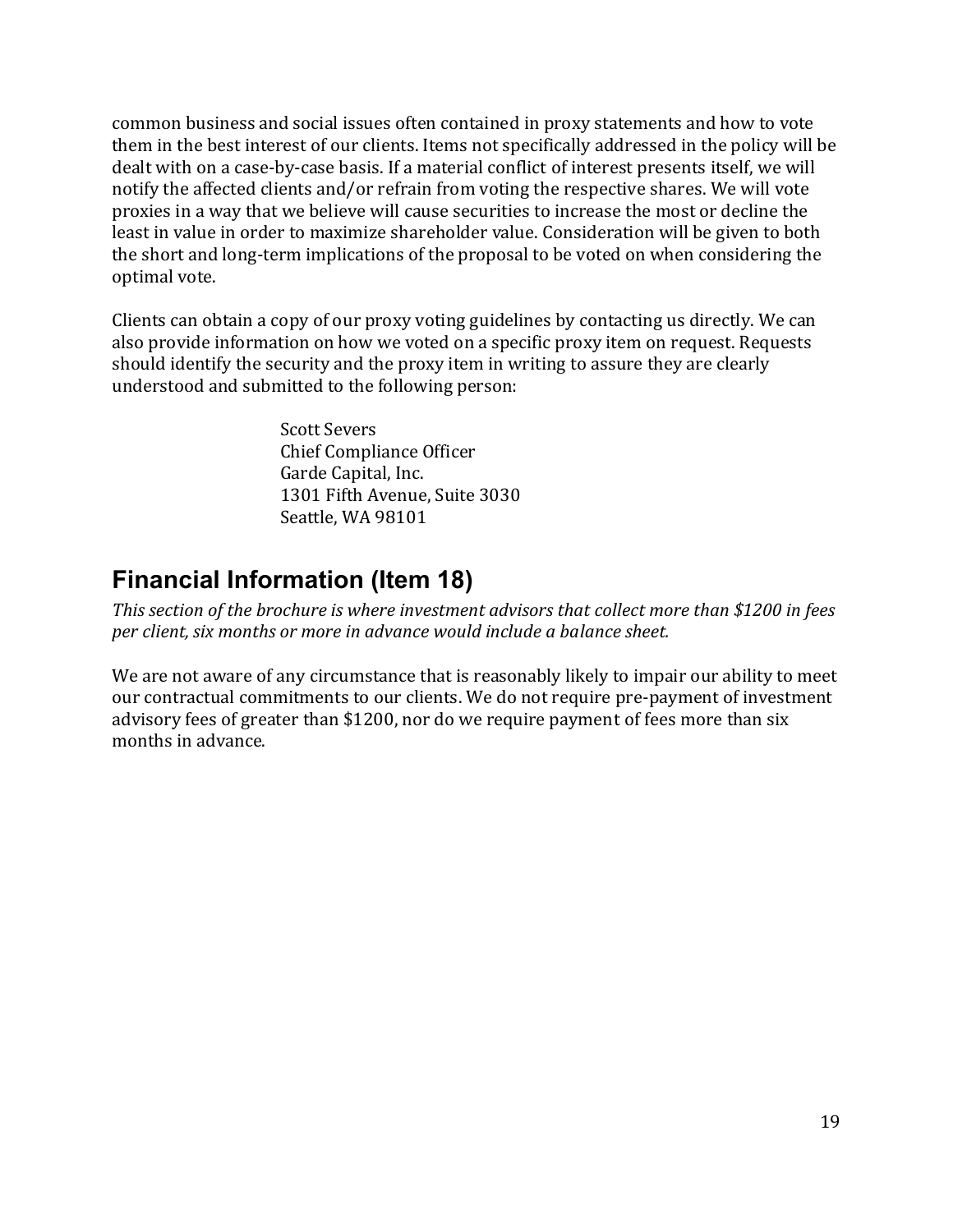# **Privacy Policy**

#### **WHAT DOES GARDE CAPITAL DO WITH** FACT **YOUR PERSONAL INFORMATION?**

| <b>Why?</b>  | Financial companies choose how they share your personal information. Federal law<br>gives consumers the right to limit some but not all sharing. Federal law also requires<br>us to tell you how we collect, share, and protect your personal information. Please<br>read this notice carefully to understand what we do.                                                                                                                     |                                     |                                |
|--------------|-----------------------------------------------------------------------------------------------------------------------------------------------------------------------------------------------------------------------------------------------------------------------------------------------------------------------------------------------------------------------------------------------------------------------------------------------|-------------------------------------|--------------------------------|
| <b>What?</b> | The types of personal information we collect and share depend on the product or<br>service you have with us. This information can include:<br>Social Security number and financial information<br>$\bullet$<br>Investment holdings and investment experience<br>$\bullet$<br>Financial goals and financial history<br>$\bullet$<br>When you are no longer our customer, we continue to share your information as<br>described in this notice. |                                     |                                |
| How?         | All financial companies need to share customers' personal information to run<br>their everyday business. In the section below, we list the reasons financial<br>companies can share their customers' personal information; the reasons Garde<br>Capital chooses to share; and whether you can limit this sharing.                                                                                                                             |                                     |                                |
|              | Reasons we can share your personal information                                                                                                                                                                                                                                                                                                                                                                                                | <b>Does Garde Capital</b><br>share? | Can you limit this<br>sharing? |
|              | For our everyday business purposes-<br>such as to process your transactions, maintain<br>your account(s), respond to court orders and<br>legal investigations, or report to credit bureaus                                                                                                                                                                                                                                                    | Yes                                 | N <sub>o</sub>                 |
|              | For our marketing purposes-<br>to offer our products and services to you                                                                                                                                                                                                                                                                                                                                                                      | Yes                                 | N <sub>o</sub>                 |
| companies    | For joint marketing with other financial                                                                                                                                                                                                                                                                                                                                                                                                      | N <sub>0</sub>                      | We don't share                 |
|              | For our affiliates' everyday business purposes-<br>information about your transactions and experiences                                                                                                                                                                                                                                                                                                                                        | N <sub>o</sub>                      | We don't share                 |
|              | For our affiliates' everyday business purposes-<br>information about your creditworthiness                                                                                                                                                                                                                                                                                                                                                    | N <sub>o</sub>                      | We don't share                 |
|              | For nonaffiliates to market to you                                                                                                                                                                                                                                                                                                                                                                                                            | N <sub>o</sub>                      | We don't share                 |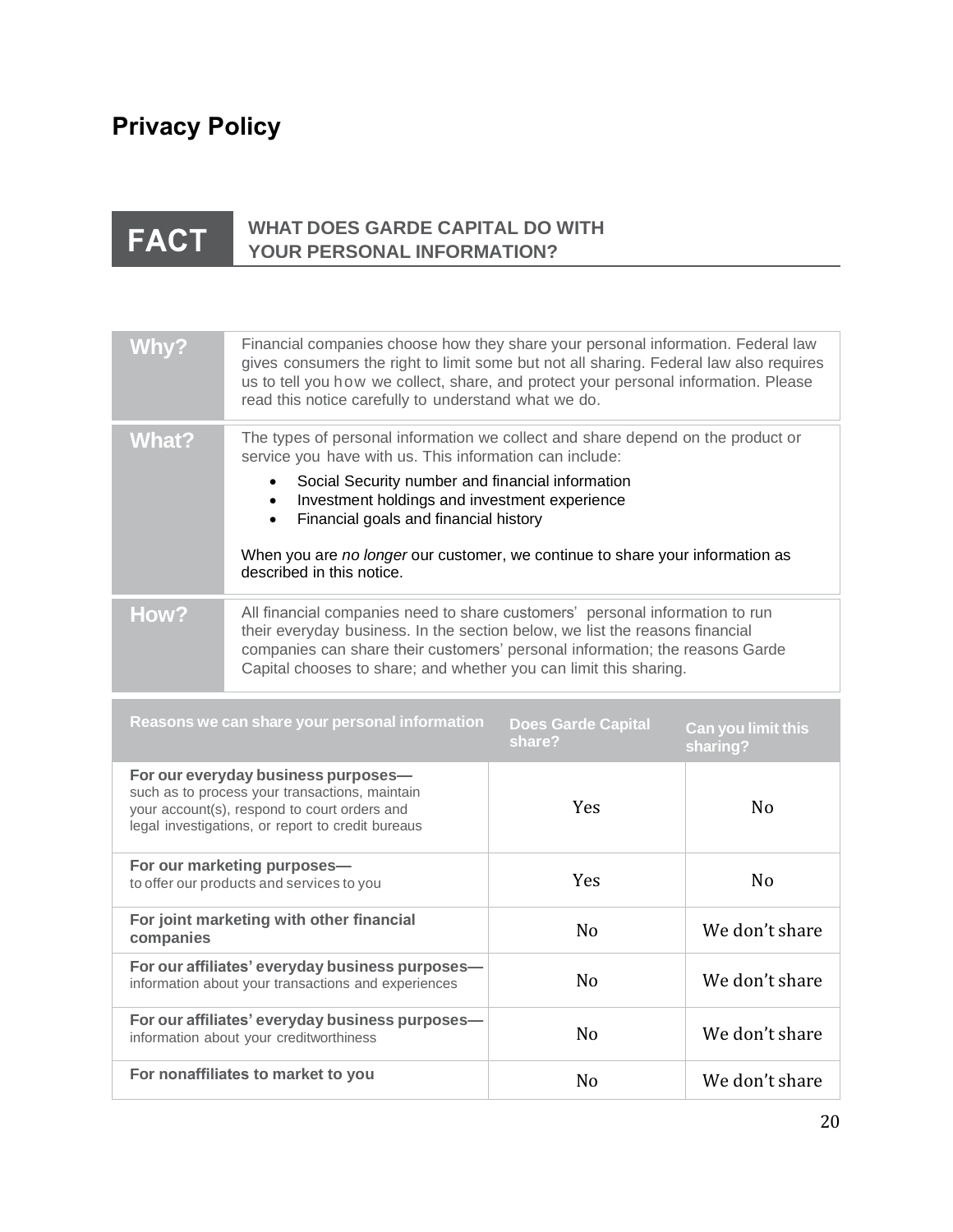## **Page 2**

| Who we are                                                        |                                                                                                                                                                                                                                                                                                                                                                                                                |
|-------------------------------------------------------------------|----------------------------------------------------------------------------------------------------------------------------------------------------------------------------------------------------------------------------------------------------------------------------------------------------------------------------------------------------------------------------------------------------------------|
| Who is providing this notice?                                     | Garde Capital, Inc.                                                                                                                                                                                                                                                                                                                                                                                            |
| What we do                                                        |                                                                                                                                                                                                                                                                                                                                                                                                                |
| <b>How does Garde Capital</b><br>protect my personal information? | To protect your personal information from<br>unauthorized access and use, we use security<br>measures that comply with federal law. These<br>measures include computer safeguards and<br>secured files and buildings. We also restrict<br>access to your personal information to those<br>individuals who need to know the information to<br>provide services and/or products to you.                          |
| <b>How does Garde Capital</b><br>collect my personal information? | We collect your personal information, for example, when<br>you<br>Open an account or deposit funds.                                                                                                                                                                                                                                                                                                            |
| Why can't I limit all sharing?                                    |                                                                                                                                                                                                                                                                                                                                                                                                                |
|                                                                   | Federal law gives you the right to limit only<br>sharing for affiliates' everyday business<br>purposes-information about your<br>creditworthiness<br>affiliates from using your information to market to<br>you<br>sharing for nonaffiliates to market to you<br>State laws and individual companies may give you<br>additional rights to limit sharing. See below for more on<br>your rights under state law. |
|                                                                   |                                                                                                                                                                                                                                                                                                                                                                                                                |
| <b>Definitions</b><br><b>Affiliates</b>                           | Companies related by common ownership or<br>control. They can be financial and nonfinancial<br>companies.<br>We have no affiliates.                                                                                                                                                                                                                                                                            |
| <b>Nonaffiliates</b>                                              | Companies not related by common ownership or<br>control. They can be financial and nonfinancial<br>companies. They may include:<br>Custodians, e.g., Charles Schwab, Inc or<br>Fidelity<br>Performance Reporting providers such as Black<br>$\bullet$<br>Diamond                                                                                                                                               |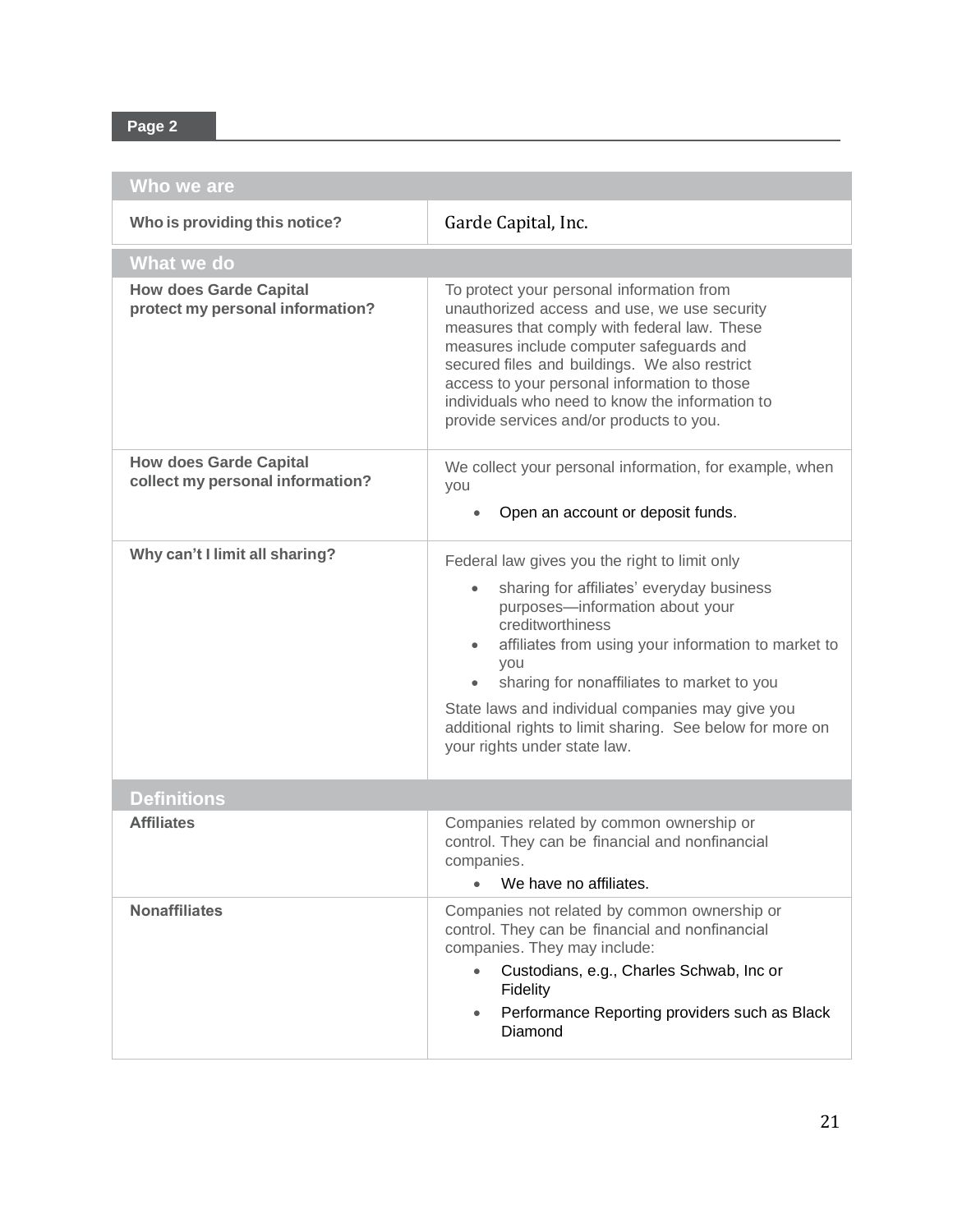| Joint marketing | A formal agreement between nonaffiliated financial                       |
|-----------------|--------------------------------------------------------------------------|
|                 | companies that together market financial products<br>or services to you. |
|                 |                                                                          |

#### **Other important information**

You may have privacy protections under applicable state laws, including those for California residents. To the extent the state laws apply, we will comply with them when we share information about you, and in some case may be limited by you.

#### *California Residents:*

The California Information Privacy Act provides additional protections to control whether we share some of your personal information. In accordance with California law, we will not share information we collect about California residents with outside companies, except as permitted by law, such as with the consent of the customer or to service a customer's

| Questions?   Please call 206-552-7900. |
|----------------------------------------|
|                                        |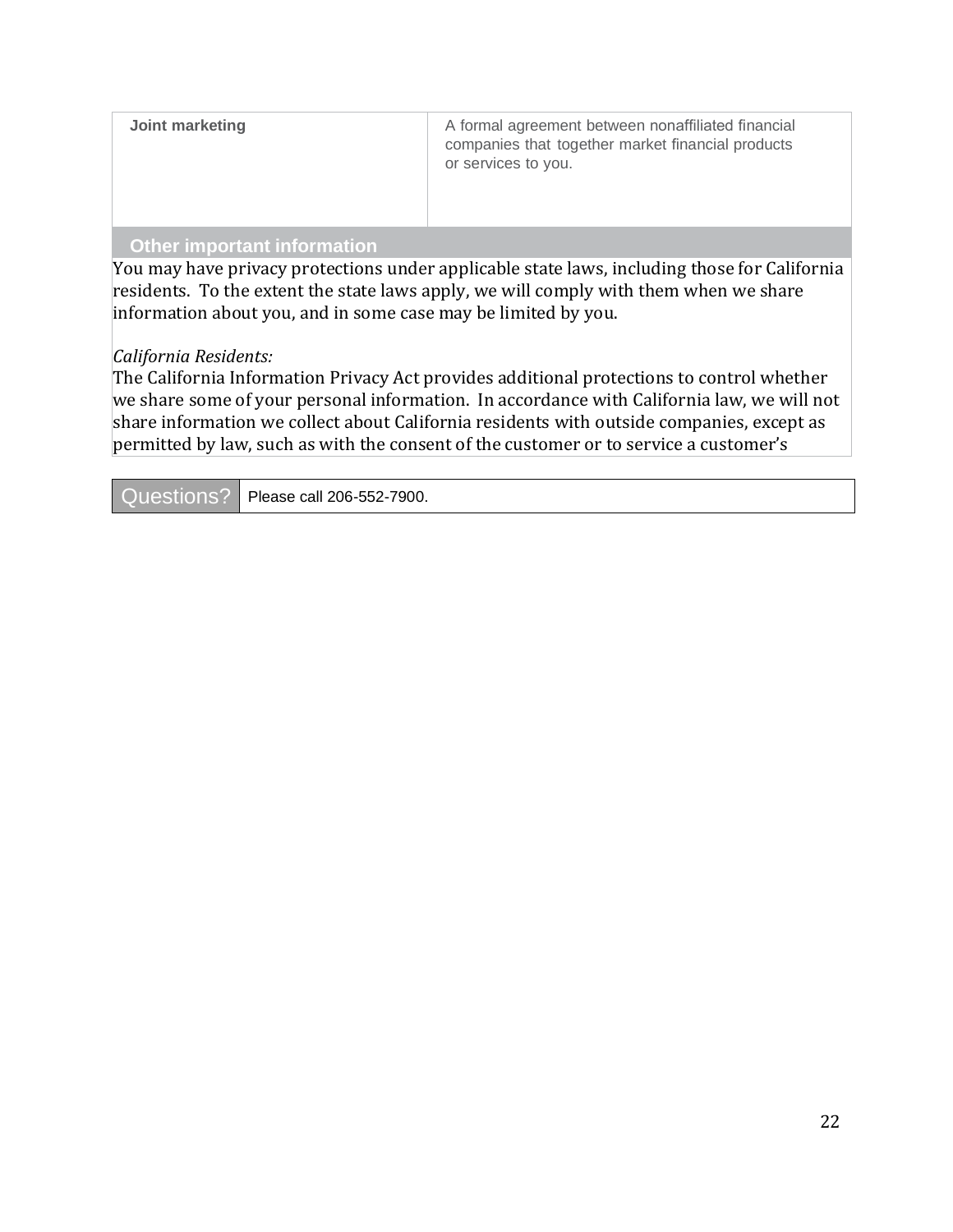### **Jeffery Lee Lippens**

Garde Capital, Inc. 1301 5th Avenue, #3030 Seattle, WA 98101 Telephone: 206-552-7900 Supplement Last Updated: August 31, 2015

This Brochure Supplement provides information about Jeffery Lippens that supplements the Garde Capital, Inc. Brochure. You should have received a copy of that Brochure. Please contact Scott Severs, Chief Compliance Officer, if you did not receive the Garde Capital Inc. Brochure or if you have any questions about the contents of this Supplement. Additional information about Jeffery Lippens is available on the SEC's website at [www.adviserinfo.sec.gov.](http://www.adviserinfo.sec.gov/)

#### **Educational Background and Business Experience**

Jeffery Lippens was born in 1965.

Educational Background:

- MBA Columbia University, 2008
- MBA University of California, Berkeley, 2007
- Bachelor of Arts degree in general studies with focus on economics and finance, University of Washington, 1994
- Adjunct Instructor, Seattle University 2010-2012
- Teaching for CFA Program, Seattle University 2008-2012
- Teaching for CFA Program, Harvard University 2010

Mr. Lippens is a CFA (Chartered Financial Analyst) charterholder. The CFA designation is issued by the CFA Institute. A CFA candidate must meet all of the following education or experience requirements: Undergraduate degree and four years of professional experience involving investment decision-making. CFA candidates must pass a course examination for each of the 3 levels.

#### Business Experience:

- Garde Capital, Inc., 2009-Present, Principal, President, CIO
- UBS Financial Services, 2001-2009, Senior Vice President Investments, Senior Portfolio Manager
- Salomon Smith Barney, 1990-2001, Senior Vice President Investments
- Oppenheimer and Co., 1989-1990, Account Executive
- Drexel Burnham Lambert, 1987-1989, Account Executive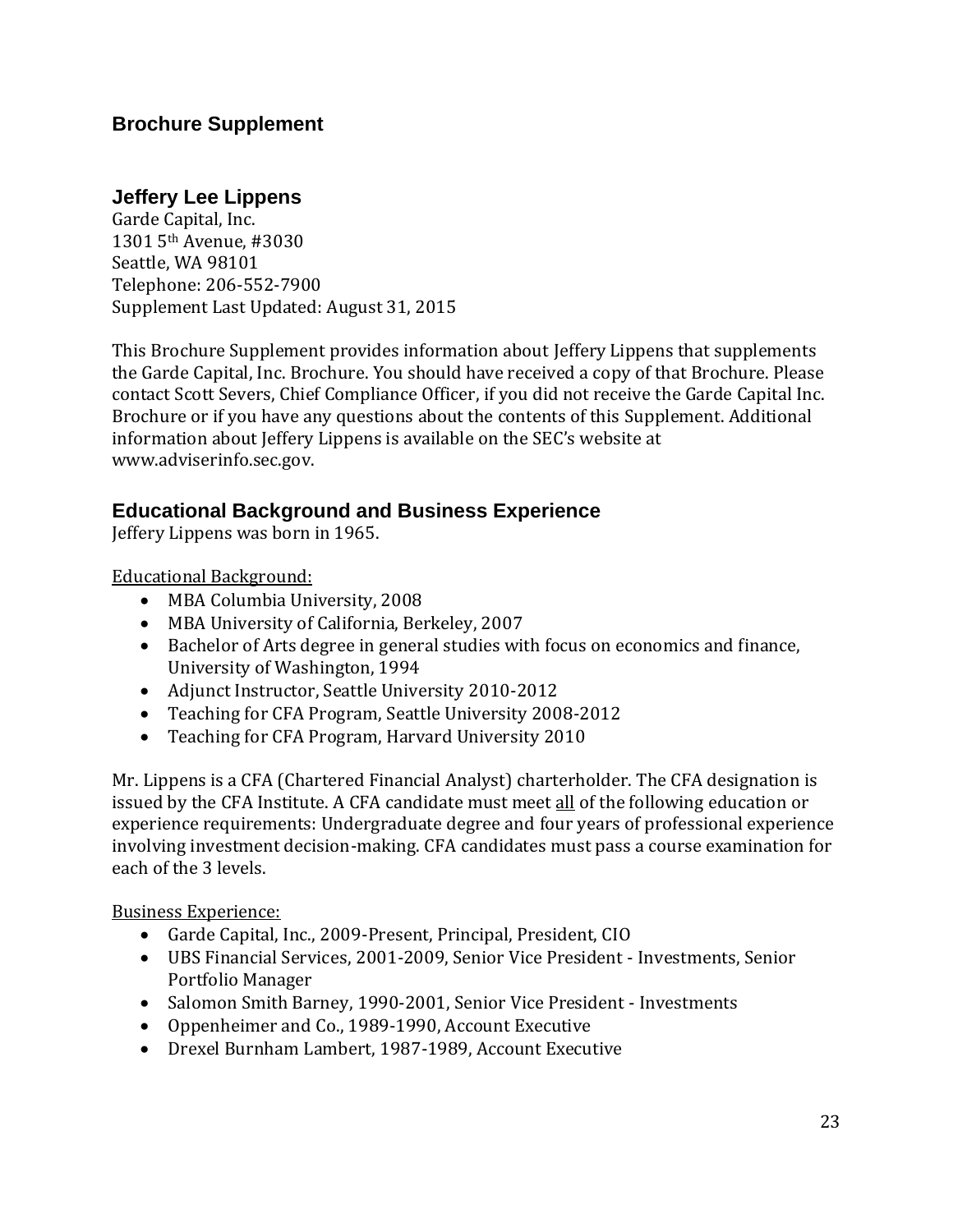## **Disciplinary Information**

Registered investment advisers are required to disclose all material facts regarding any legal or disciplinary events that would be material to your evaluation of each supervised person providing investment advice. Jeffery has no legal or disciplinary events related to the financial services industry.

### **Other Business Activities**

Mr. Lippens does not have business activities outside of Garde Capital, Inc.

## **Additional Compensation**

Jeffery Lippens' compensation comes solely from Garde Capital, Inc. and is in part based upon the number of clients and size of accounts that he provides services to. He does not receive compensation from non-clients for providing advisory services.

## **Supervision**

Garde Capital, Inc. supervises its investment advisor representatives through a system of internal control procedures overseen by our Chief Compliance Officer, Scott Severs. This oversight includes review of client portfolios, investment advisor representative personal securities transactions and correspondence. You can reach him at 206-552-7900.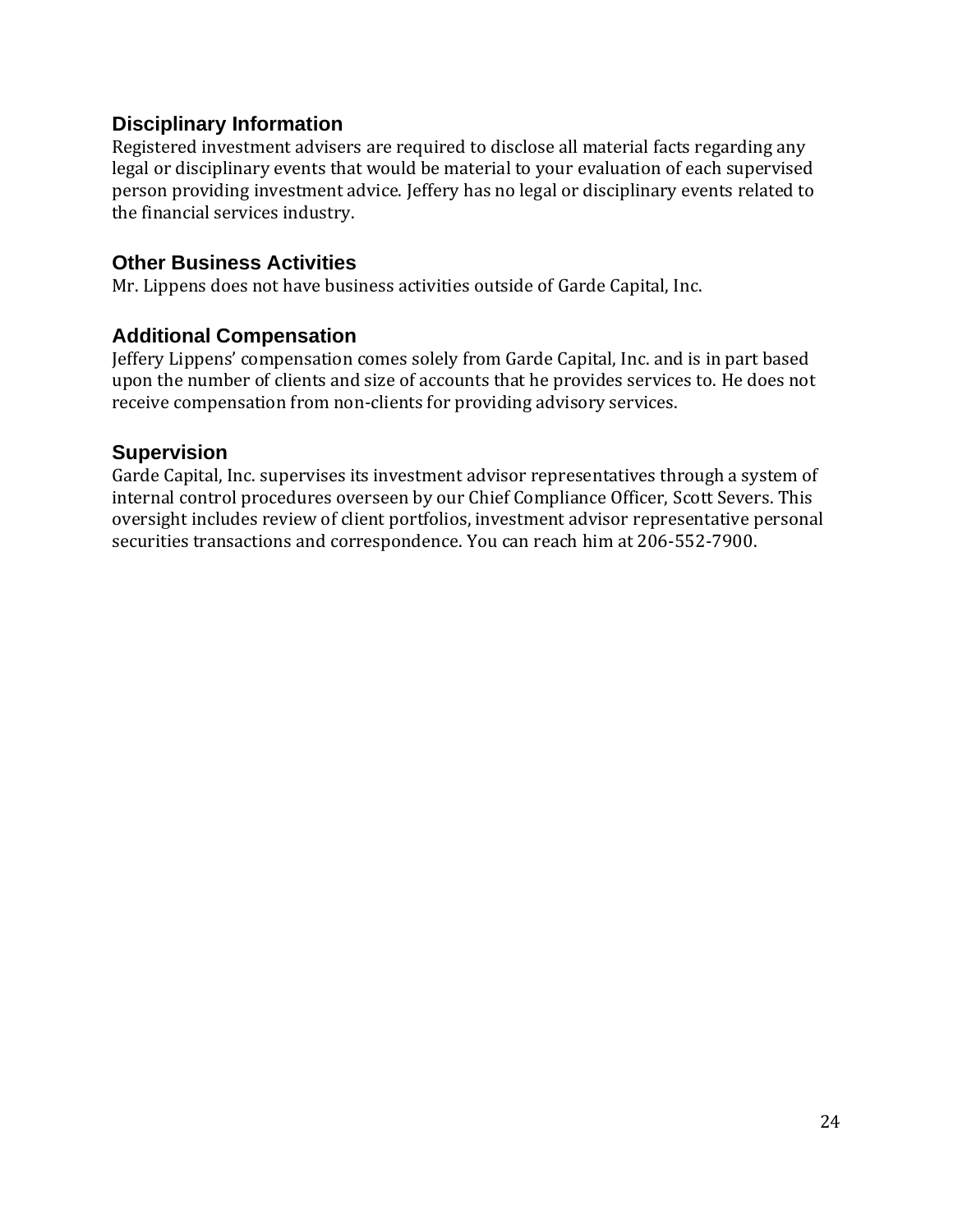## **Marshal Kerry McReal**

Garde Capital, Inc. 1301 Fifth Avenue, #3030 Seattle, WA 98101 Telephone: 206-552-7900 Supplement Last Updated: March 15, 2013

This Brochure Supplement provides information about Marshal McReal that supplements the Garde Capital, Inc. Brochure. You should have received a copy of that Brochure. Please contact Scott Severs, Chief Compliance Officer, if you did not receive the Garde Capital Inc. Brochure or if you have any questions about the contents of this Supplement. Additional information about Marshal McReal is available on the SEC's website at [www.adviserinfo.sec.gov.](http://www.adviserinfo.sec.gov/)

## **Educational Background and Business Experience**

Marshal McReal was born in 1962.

Educational Background:

- MBA, Cambridge University, 1996
- Bachelor of Arts in English, Whitman College, 1984

Business Experience:

- Garde Capital, Inc., 2009-Present, Principal
- Goldman Sachs & Co., 2006-2008, Vice-President
- Salomon Smith Barney (Citigroup Global Markets, Inc.), 1990-2006, Senior Vice-President
- Oppenheimer & Co., Inc., 1989-1990, Vice-President
- Drexel Burnham Lambert Incorporated, 1985-1989, Associate Vice-President

#### **Disciplinary Information**

Registered investment advisers are required to disclose all material facts regarding any legal or disciplinary events that would be material to your evaluation of each supervised person providing investment advice. Marshal has no legal or disciplinary events related to the financial services industry.

#### **Other Business Activities**

Mr. McReal does not have business activities outside of Garde Capital, Inc.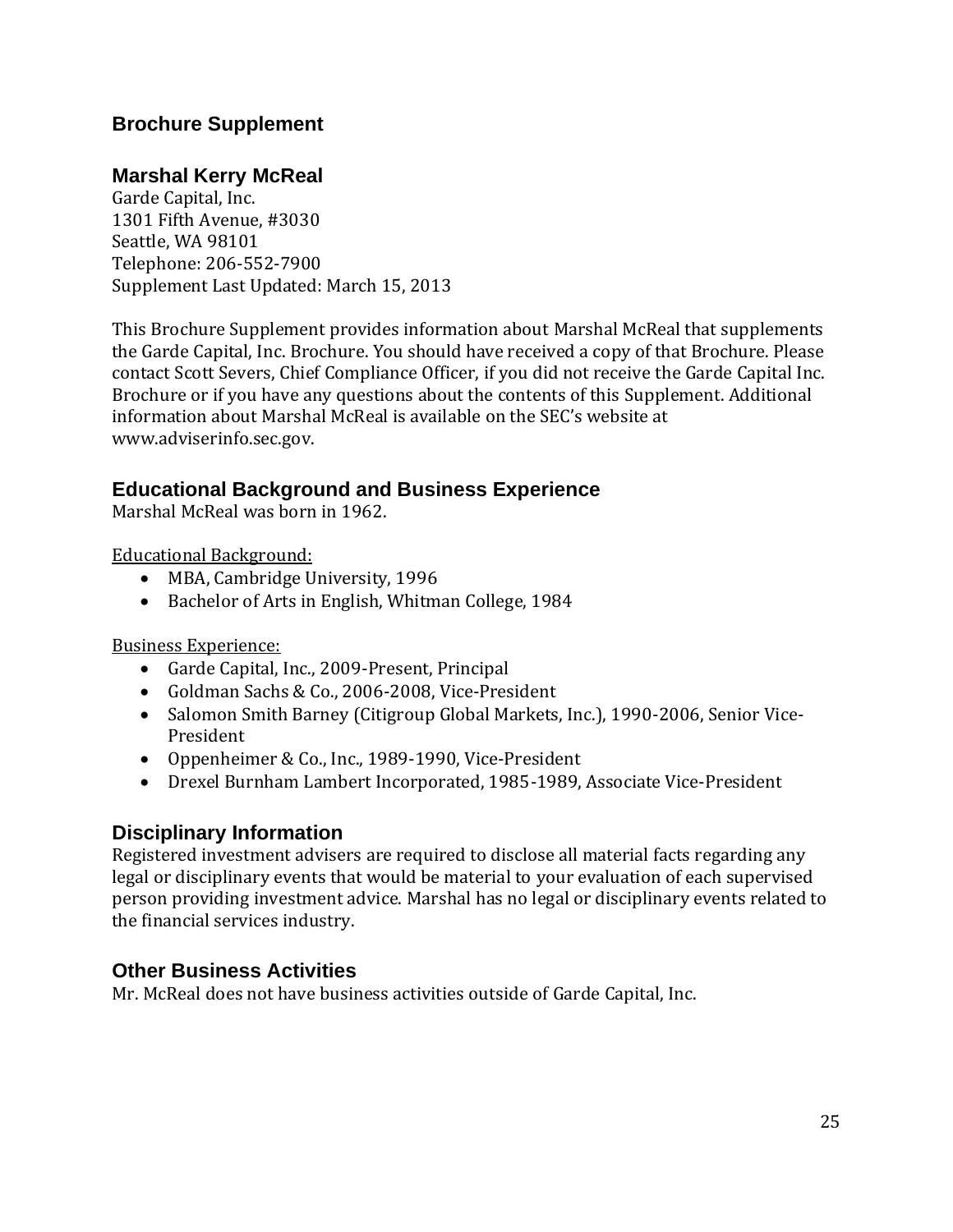## **Additional Compensation**

Marshal McReal's compensation comes solely from Garde Capital, Inc. and is in part based upon the number of clients and size of accounts that he provides services to. He does not receive compensation from non-clients for providing advisory services.

#### **Supervision**

Garde Capital, Inc. supervises its investment advisor representatives through a system of internal control procedures overseen by our Chief Compliance Officer, Scott Severs. This oversight includes review of client portfolios, investment advisor representative personal securities transactions and correspondence. You can reach him at 206-552-7900.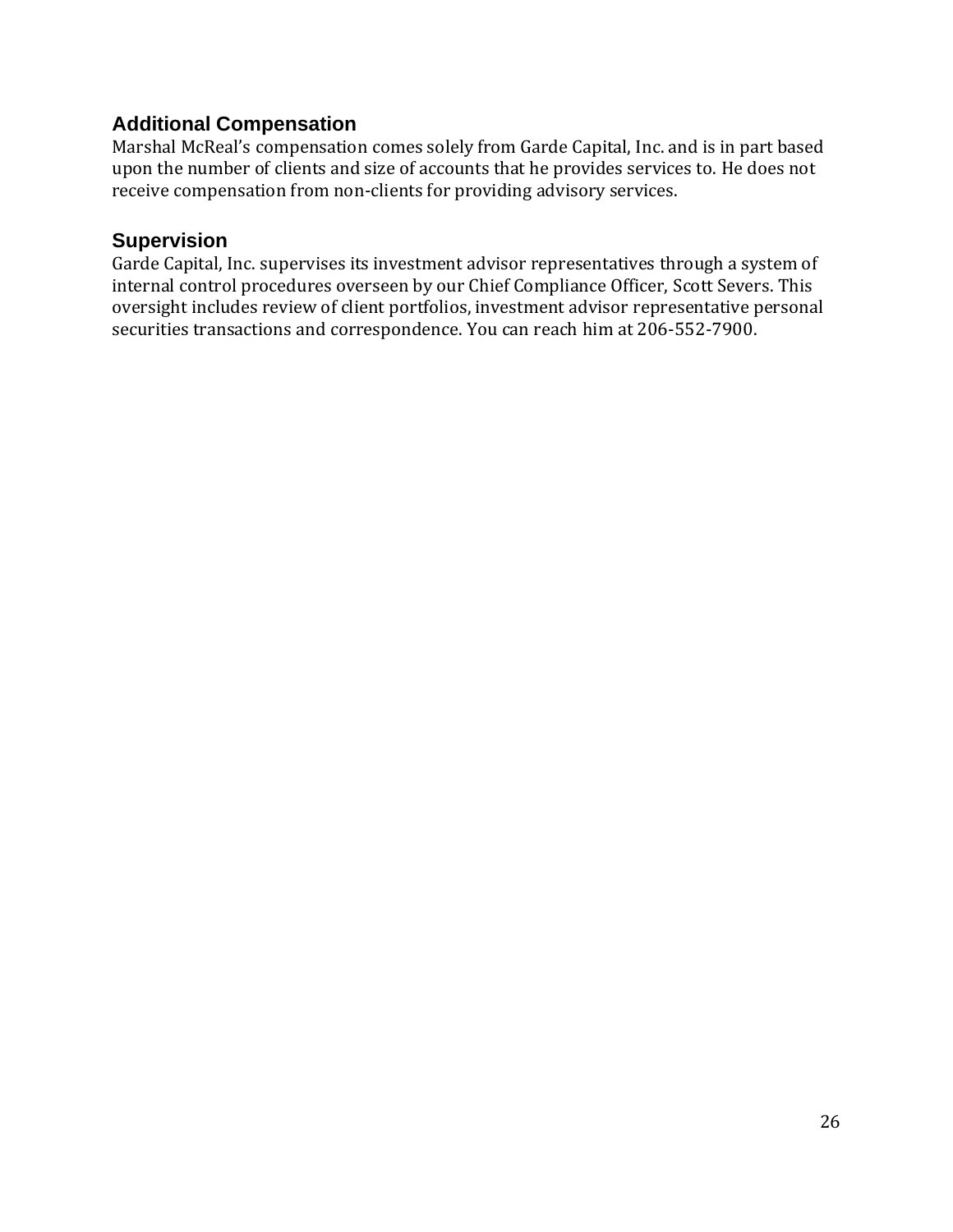## **Thomas Reese Owens**

Garde Capital, Inc. 1301 Fifth Avenue, #3030 Seattle, WA 98101 Telephone: 206-552-7900 Supplement Last Updated: March 15, 2013

This Brochure Supplement provides information about Thomas Owens that supplements the Garde Capital, Inc. Brochure. You should have received a copy of that Brochure. Please contact Scott Severs, Chief Compliance Officer, if you did not receive the Garde Capital Inc. Brochure or if you have any questions about the contents of this Supplement. Additional information about Thomas Owens is available on the SEC's website at [www.adviserinfo.sec.gov.](http://www.adviserinfo.sec.gov/)

## **Educational Background and Business Experience**

Thomas Owens was born in 1963. He received a Bachelor of Arts degree from Pomona College in 1985.

Business Experience:

- Garde Capital, Inc., 2009-Present, Principal
- UBS Financial Services, 2003-2009, First Vice-President
- Prudential Securities Incorporated, 1994-2003, First Vice-President
- Shearson Lehman Brothers / Smith Barney Shearson Inc., 1990-1994, Financial Advisor
- Washington Mutual Savings Bank / Murphy Favre, 1988-1990, Account Executive

#### **Disciplinary Information**

Registered investment advisers are required to disclose all material facts regarding any legal or disciplinary events that would be material to your evaluation of each supervised person providing investment advice. Thomas has no legal or disciplinary events related to the financial services industry.

#### **Other Business Activities**

Mr. Owens does not have business activities outside of Garde Capital, Inc.

#### **Additional Compensation**

Thomas Owens' compensation comes solely from Garde Capital, Inc. and is in part based upon the number of clients and size of accounts that he provides services to. He does not receive compensation from non-clients for providing advisory services.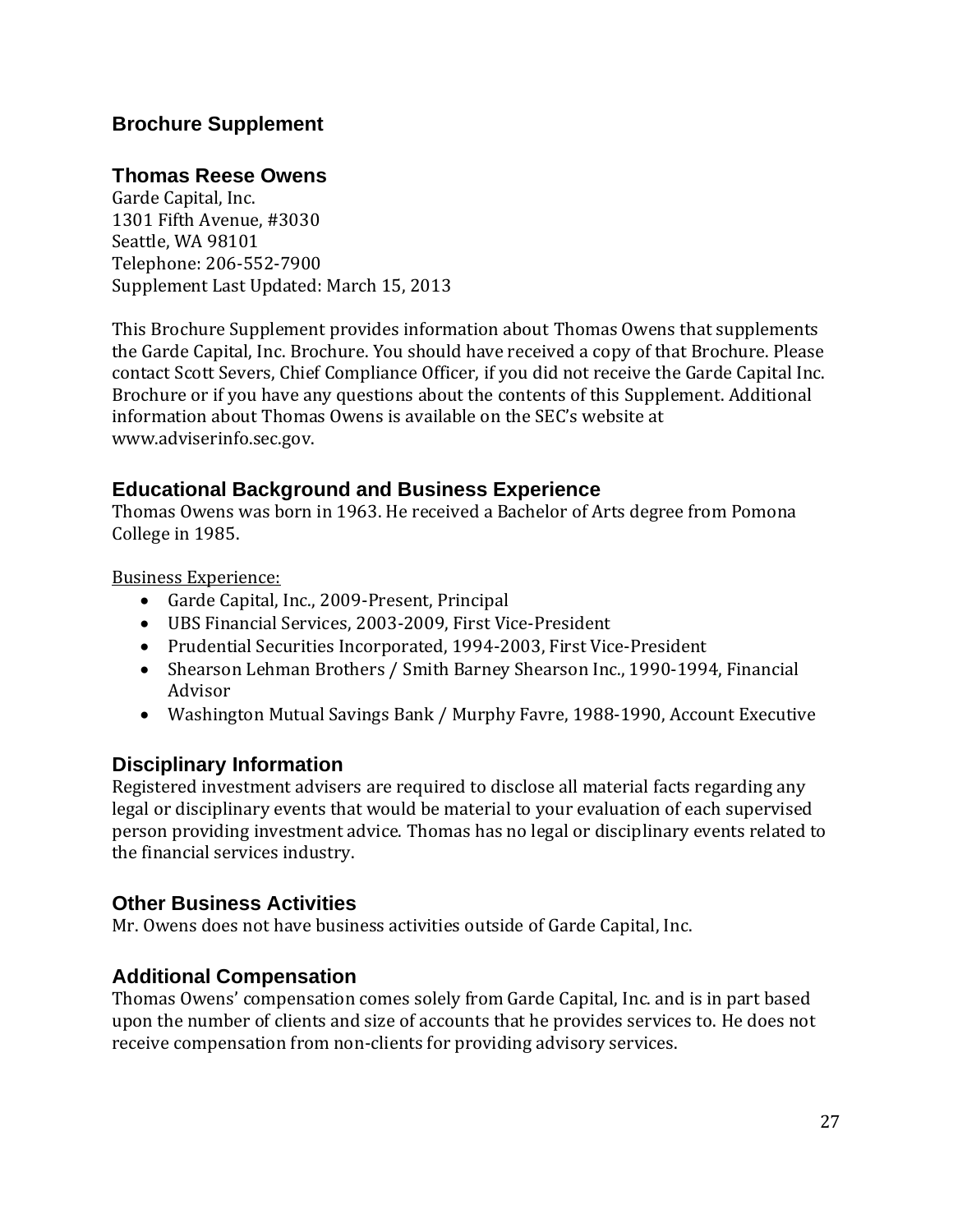## **Supervision**

Garde Capital, Inc. supervises its investment advisor representatives through a system of internal control procedures overseen by our Chief Compliance Officer, Scott Severs. This oversight includes review of client portfolios, investment advisor representative personal securities transactions and correspondence. You can reach him at 206-552-7900.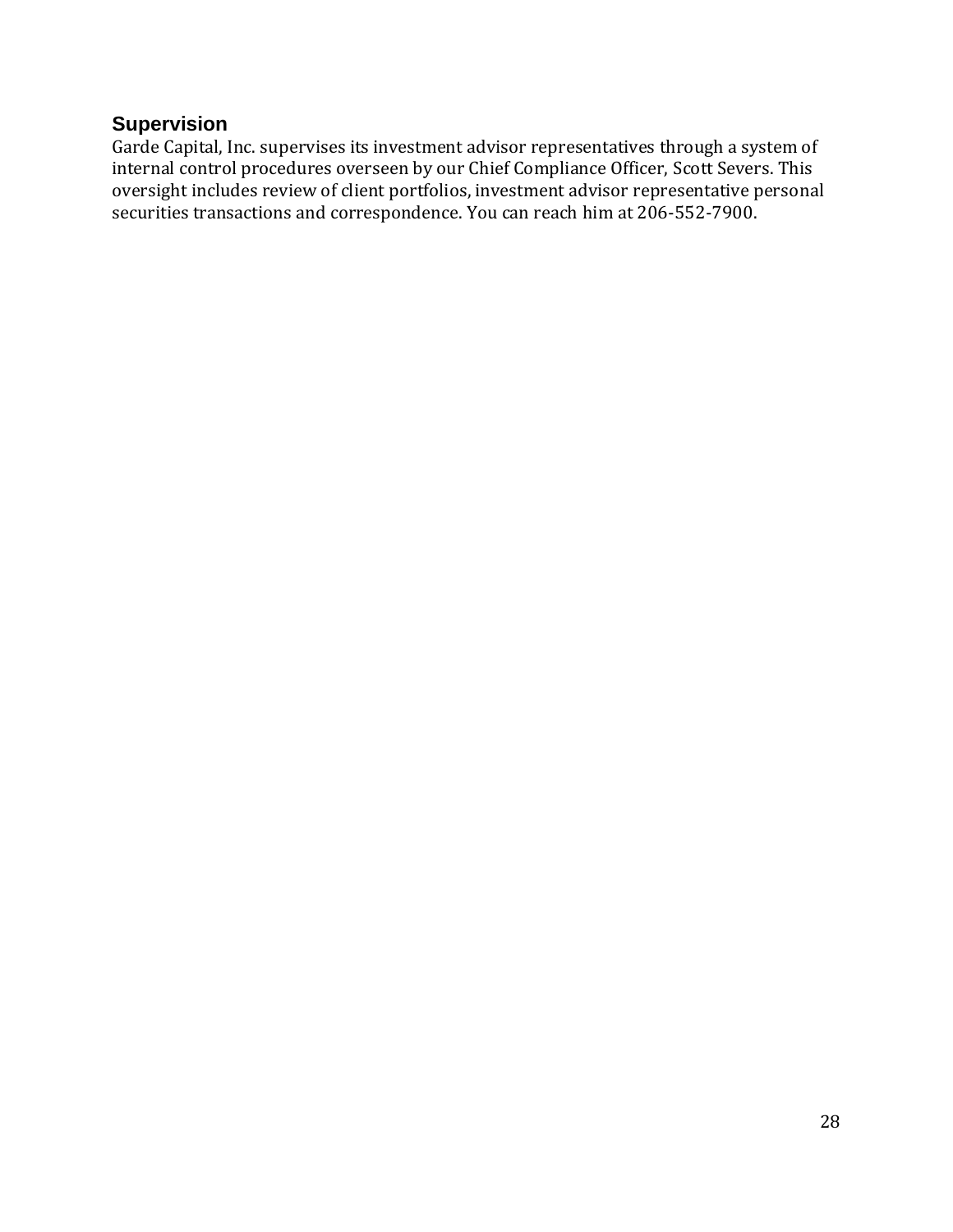## **Richard Scott Severs**

Garde Capital, Inc. 1301 Fifth Avenue, #3030 Seattle, WA 98101 Telephone: 206-552-7900 Supplement Last Updated: March 15, 2013

This Brochure Supplement provides information about Scott Severs that supplements the Garde Capital, Inc. Brochure. You should have received a copy of that Brochure. Please contact Jeffery Lippens, President, if you did not receive the Garde Capital Inc. Brochure or if you have any questions about the contents of this Supplement. Additional information about Scott Severs is available on the SEC's website at [www.adviserinfo.sec.gov.](http://www.adviserinfo.sec.gov/)

## **Educational Background and Business Experience**

Scott Severs was born in 1974.

Educational Background:

- MBA, Seattle University, 2000
- Bachelor of Science in Aerospace Engineering, University of Notre Dame, 1996
- Teaching for CFA Program, Seattle University

Mr. Severs is a CFA (Chartered Financial Analyst) charterholder. The CFA designation is issued by the CFA Institute. A CFA candidate must meet all of the following education or experience requirements: Undergraduate degree and four years of professional experience involving investment decision-making. CFA candidates must pass an examination for each of the 3 levels.

Mr. Severs is also a CFP® (Certified Financial Planner) designee. The CFP designation is issued by the Certified Financial Planner Board of Standards, Inc. A CFP candidate must have a bachelor's degree or higher from an accredited college or university, and 3 years full-time personal financial planning experience. The candidate must complete a CFP-board registered program or hold one of the following: CPA, ChFC, CLU, CFA, Ph.D. in business or economics, Doctor of Business Administration or an Attorney's License. CFP candidates must pass the CFP Certification Examinations. To maintain the designation he must attend at least 30 hours of continuing education every two years.

Business Experience:

- Garde Capital, Inc., 2009-Present, Principal, Chief Compliance Officer
- UBS Financial Services, 2004-2009, Senior Portfolio Manager
- Safeco Asset Management, 2000-2004, Equity Analyst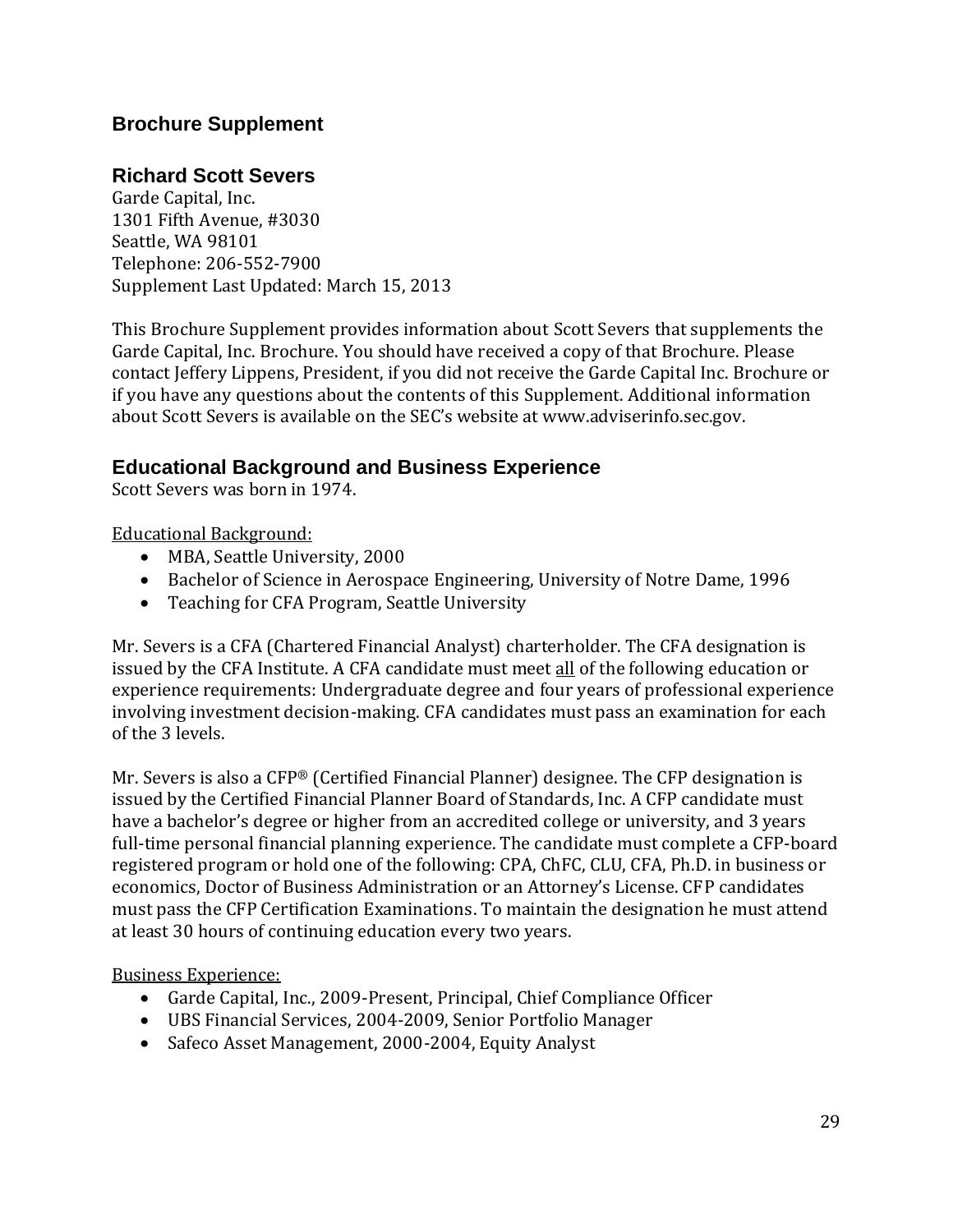## **Disciplinary Information**

Registered investment advisers are required to disclose all material facts regarding any legal or disciplinary events that would be material to your evaluation of each supervised person providing investment advice. Scott has no legal or disciplinary events related to the financial services industry.

### **Other Business Activities**

Mr. Severs does not have business activities outside of Garde Capital, Inc.

## **Additional Compensation**

Scott Severs' compensation comes solely from Garde Capital, Inc. and is in part based upon the number of clients and size of accounts that he provides services to. He does not receive compensation from non-clients for providing advisory services.

## **Supervision**

Garde Capital, Inc. supervises its investment advisor representatives through a system of internal control procedures overseen by our Chief Compliance Officer, Scott Severs, and President, Jeffery Lippens. This oversight includes review of client portfolios, investment advisor representative personal securities transactions and correspondence. You can reach them at 206-552-7900.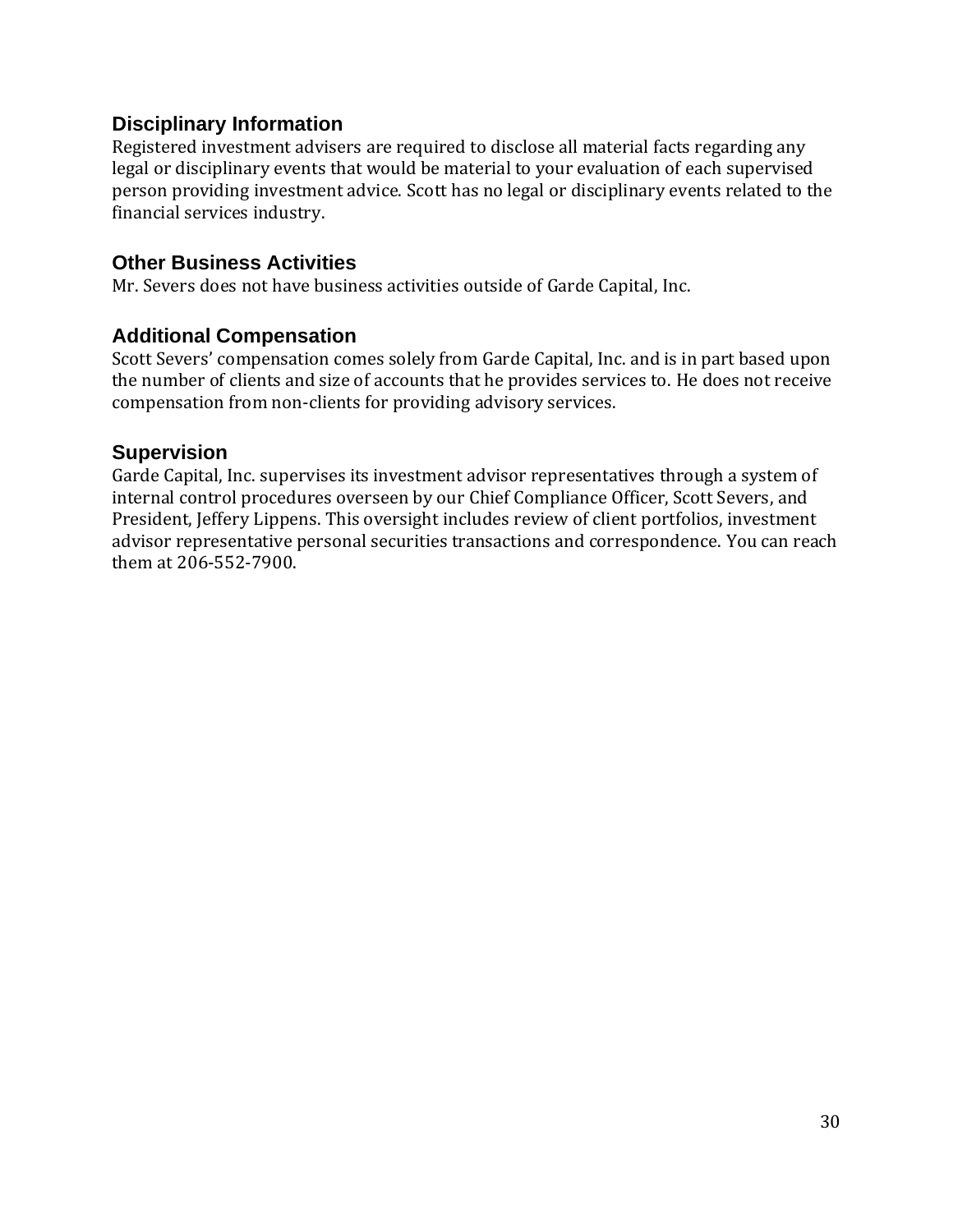## **Anthony Baruffi**

Garde Capital, Inc. 1301 Fifth Avenue, #3030 Seattle, WA 98101 Telephone: 206-552-7900 Supplement Last Updated: August 31, 2015

This Brochure Supplement provides information about Tony Baruffi that supplements the Garde Capital, Inc. Brochure. You should have received a copy of that Brochure. Please contact Scott Severs, Chief Compliance Officer, if you did not receive the Garde Capital Inc. Brochure or if you have any questions about the contents of this Supplement. Additional information about Tony Baruffi is available on the SEC's website at [www.adviserinfo.sec.gov.](http://www.adviserinfo.sec.gov/)

## **Educational Background and Business Experience**

Tony Baruffi was born in 1971. Tony received a Bachelor of Arts in Economics from Pepperdine University.

Mr. Baruffi is a CFA (Chartered Financial Analyst) charterholder. The CFA designation is issued by the CFA Institute. A CFA candidate must meet all of the following education or experience requirements: Undergraduate degree and four years of professional experience involving investment decision-making. CFA candidates must pass an examination for each of the 3 levels.

Business Experience:

- Garde Capital, Inc., 2015-Present, Wealth Manager
- McMillen & Company, Inc., 2014-2015, Investment Advisor Representative
- Seattle-Northwest Securities Corp, 2007-2013, Senior Vice President
- Pugh Capital Management, Inc., 2004-2007, Assistant Portfolio Manager
- Sirach Capital Management, 1999-2004, Portfolio Manager

#### **Disciplinary Information**

Registered investment advisers are required to disclose all material facts regarding any legal or disciplinary events that would be material to your evaluation of each supervised person providing investment advice. Tony has no legal or disciplinary events related to the financial services industry.

#### **Other Business Activities**

Mr. Baruffi does not have business activities outside of Garde Capital, Inc.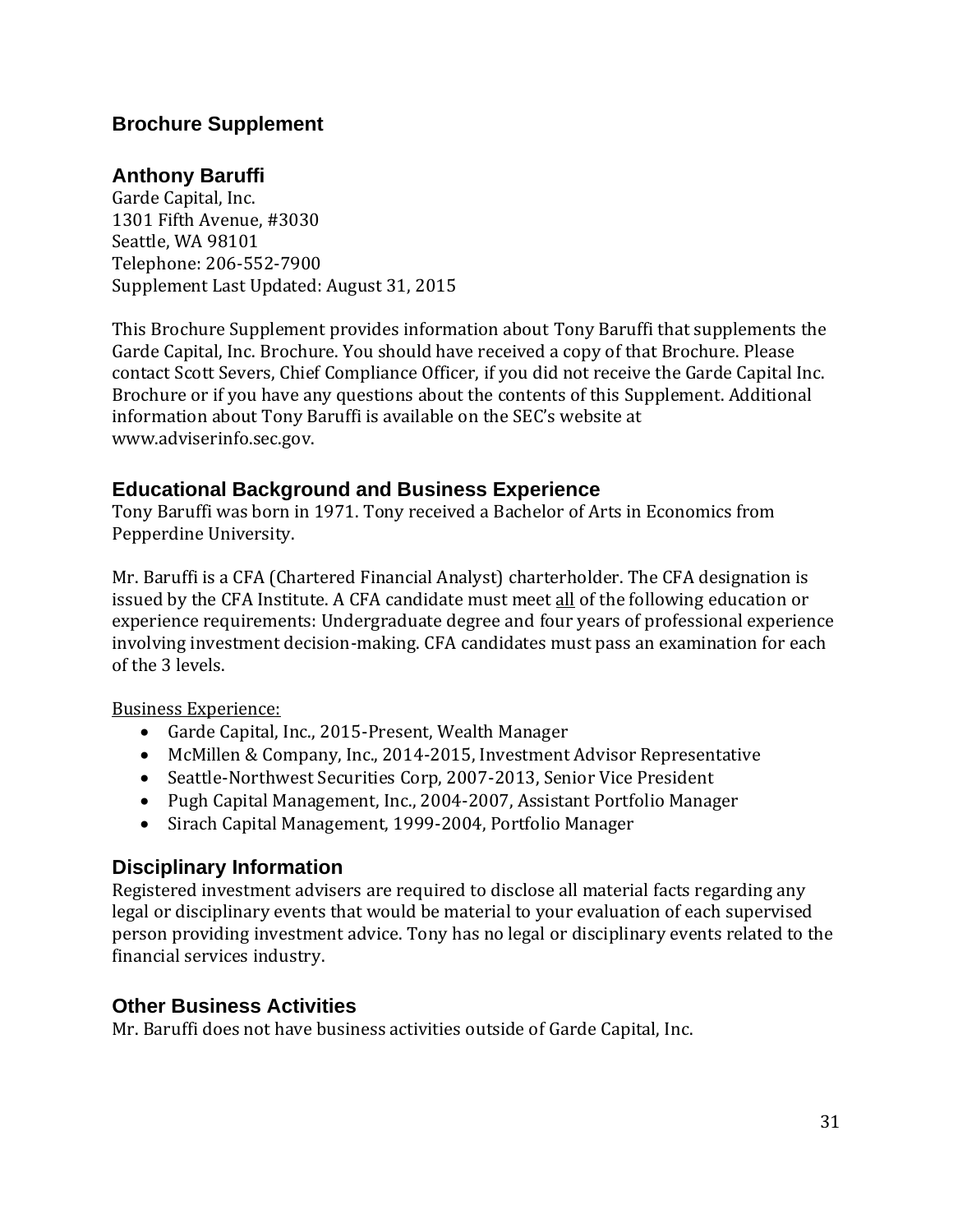## **Additional Compensation**

Tony Baruffi's compensation comes solely from Garde Capital, Inc. and is in part based upon the number of clients and size of accounts that he provides services to. He does not receive compensation from non-clients for providing advisory services.

#### **Supervision**

Garde Capital, Inc. supervises its investment advisor representatives through a system of internal control procedures overseen by our Chief Compliance Officer, Scott Severs. This oversight includes review of client portfolios, investment advisor representative personal securities transactions and correspondence. You can reach him at 206-552-7900.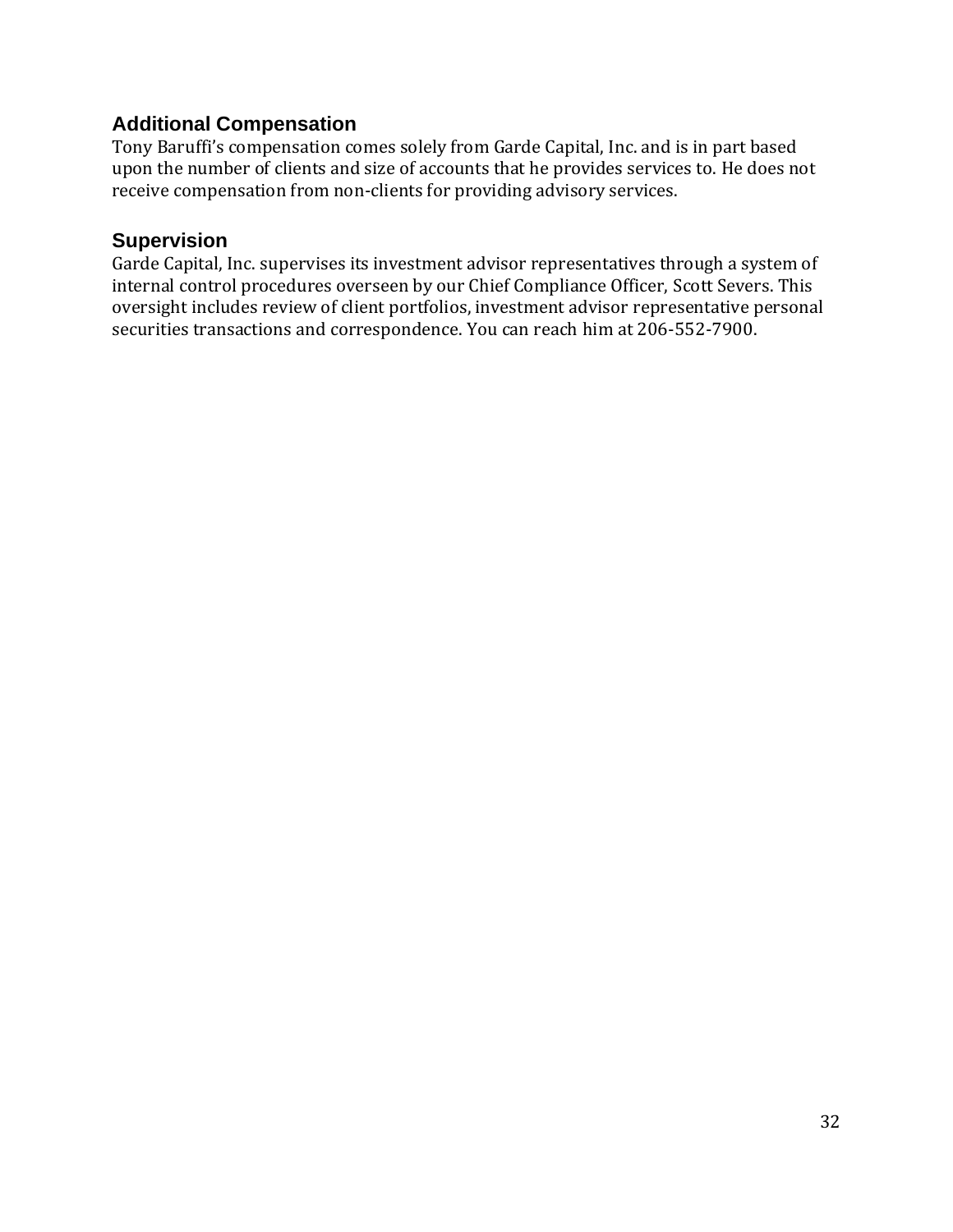## **Terry Marc Thompson**

Garde Capital, Inc. 1301 Fifth Avenue, #3030 Seattle, WA 98101 Telephone: 206-552-7900 Supplement Last Updated: March 15, 2013

This Brochure Supplement provides information about Terry Thompson that supplements the Garde Capital, Inc. Brochure. You should have received a copy of that Brochure. Please contact Scott Severs, Chief Compliance Officer, if you did not receive the Garde Capital Inc. Brochure or if you have any questions about the contents of this Supplement. Additional information about Terry Thompson is available on the SEC's website at [www.adviserinfo.sec.gov.](http://www.adviserinfo.sec.gov/)

## **Educational Background and Business Experience**

Terry Thompson was born in 1957. He received a Bachelor of Science Business Administration emphasis accounting from University of Northern Colorado in 1983. Terry has held the CPA designation since 1984.

Business Experience:

- Garde Capital, Inc., 2011-Present, Financial Advisor
- Ensemble Financial Advisory Services, LLC, 2001-2010, Investment Advisor Representative
- Timothy C. Richards and Associates, 1989-Present, CPA

Terry Thompson is a CPA (Certified Public Accountant) licensed in the state of Washington. The CPA designation is issued by the AICPA. A CPA candidate must meet specific education and experience requirements. CPA candidates must also pass a four part examination, in addition to an ethics exam. CPAs must complete 120 hours of continuing education every three years.

#### **Disciplinary Information**

Registered investment advisers are required to disclose all material facts regarding any legal or disciplinary events that would be material to your evaluation of each supervised person providing investment advice. Terry has no legal or disciplinary events related to the financial services industry.

## **Other Business Activities**

In addition to his activities with Garde Capital, Inc., Mr. Thompson is actively involved in the accounting firm of Timothy C. Richards and Associates, where he devotes the majority of his business time.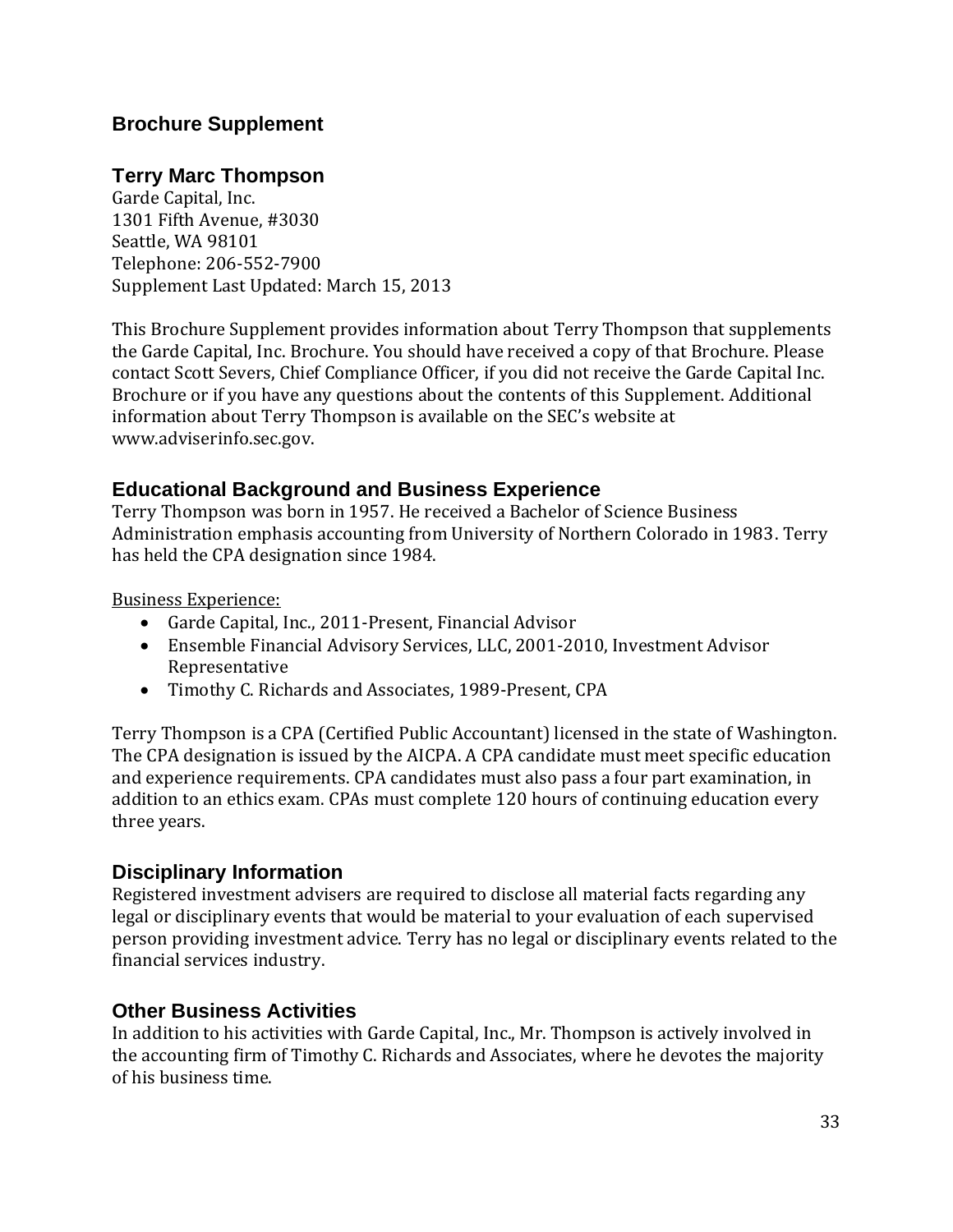## **Additional Compensation**

Terry Thompson's compensation comes in part from Garde Capital, Inc. and is based upon the number of clients and size of accounts that he provides services to. Mr. Thompson also receives compensation for his services as a CPA in the accounting firm of Timothy C. Richards and Associates, LLC.

#### **Supervision**

Garde Capital, Inc. supervises its investment advisor representatives through a system of internal control procedures overseen by our Chief Compliance Officer, Scott Severs. This oversight includes review of client portfolios, investment advisor representative personal securities transactions and correspondence. You can reach him at 206-552-7900.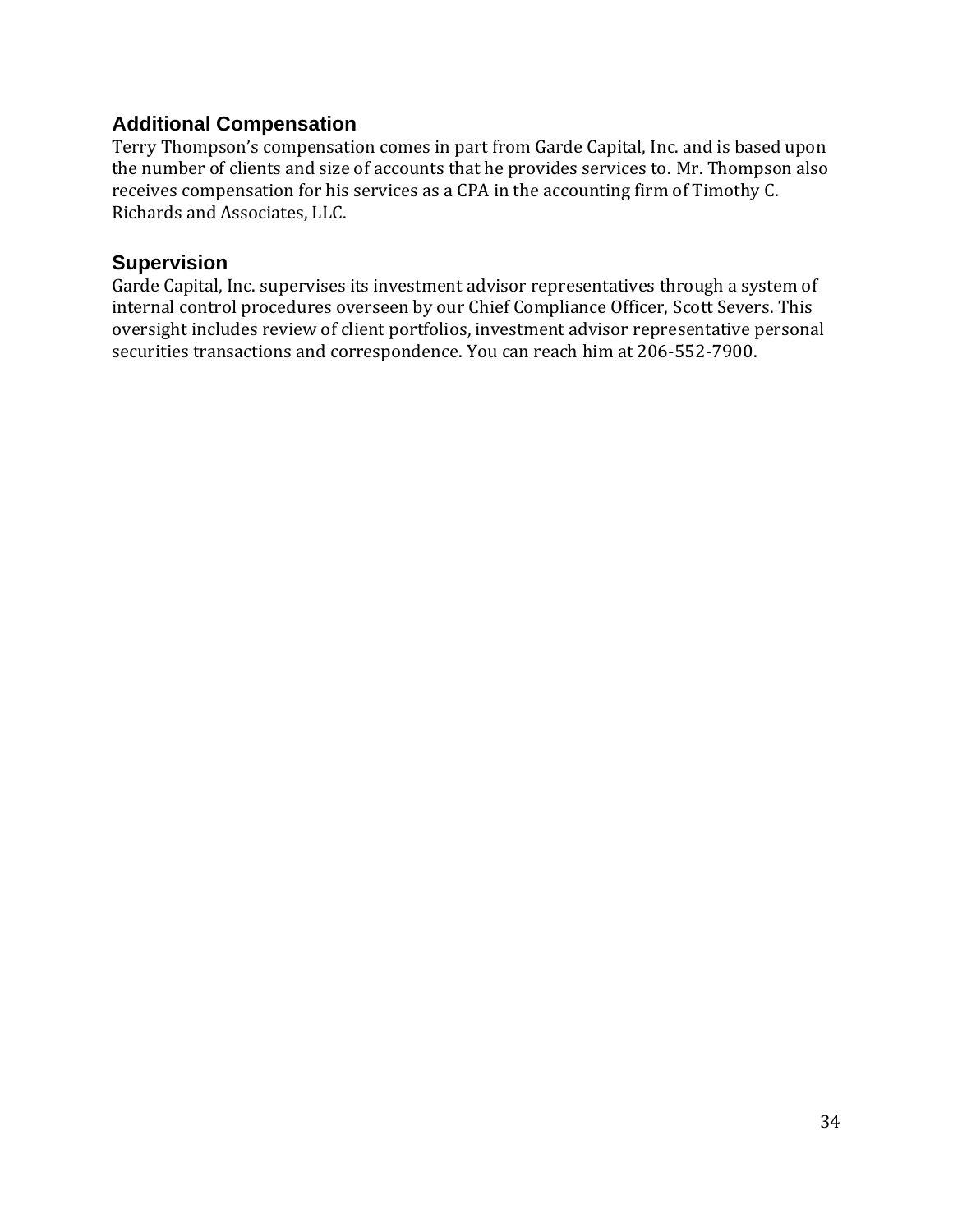## **Ashley Christine Fancher**

Garde Capital, Inc. 1301 Fifth Avenue, #3030 Seattle, WA 98101 Telephone: 206-552-7900 Supplement Last Updated: March 15, 2013

This Brochure Supplement provides information about Ashley Fancher that supplements the Garde Capital, Inc. Brochure. You should have received a copy of that Brochure. Please contact Scott Severs, Chief Compliance Officer, if you did not receive the Garde Capital Inc. Brochure or if you have any questions about the contents of this Supplement.

#### **Educational Background and Business Experience**

Ashley Fancher was born in 1989.

Educational Background:

- MBA, Duke University, 2018
- Bachelor of Arts degree in Communications and Sales, University of Washington, 2011

Business Experience:

- Garde Capital, Inc., 2018-Present, Wealth Manager
- Garde Capital, Inc., 2012-2017, Operations Manager
- Lake Union Capital Management, 2011-2012

#### **Disciplinary Information**

Registered investment advisers are required to disclose all material facts regarding any legal or disciplinary events that would be material to your evaluation of each supervised person providing investment advice. Ashley has no legal or disciplinary events related to the financial services industry.

#### **Other Business Activities**

Ashley does not have business activities outside of Garde Capital, Inc.

#### **Additional Compensation**

Ashley Fancher's compensation comes solely from Garde Capital, Inc. and is in part based upon the number of clients and size of accounts that she provides services to. She does not receive compensation from non-clients for providing advisory services.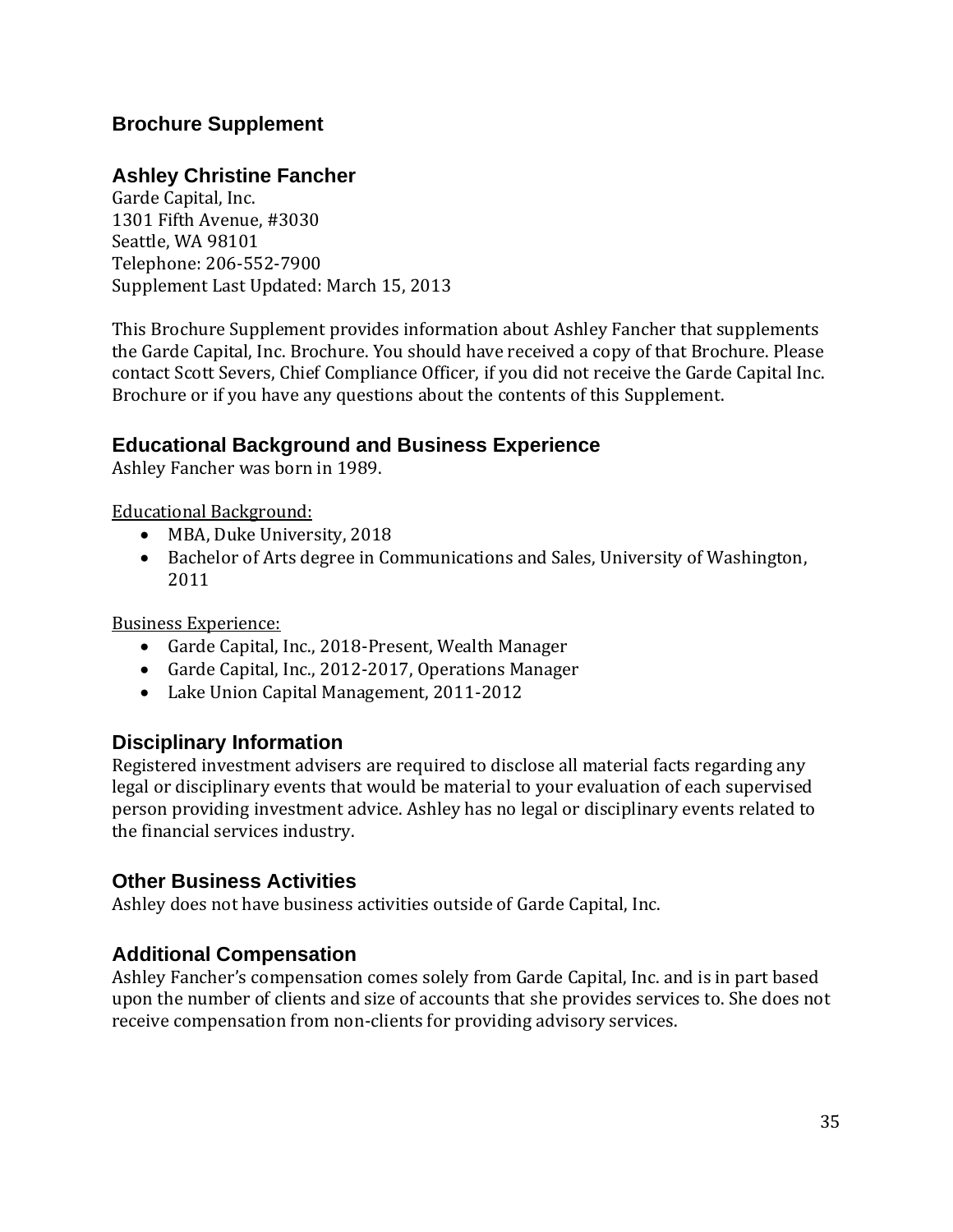## **Supervision**

Garde Capital, Inc. supervises its investment advisor representatives through a system of internal control procedures overseen by our Chief Compliance Officer, Scott Severs. This oversight includes review of client portfolios, investment advisor representative personal securities transactions and correspondence. You can reach him at 206-552-7900.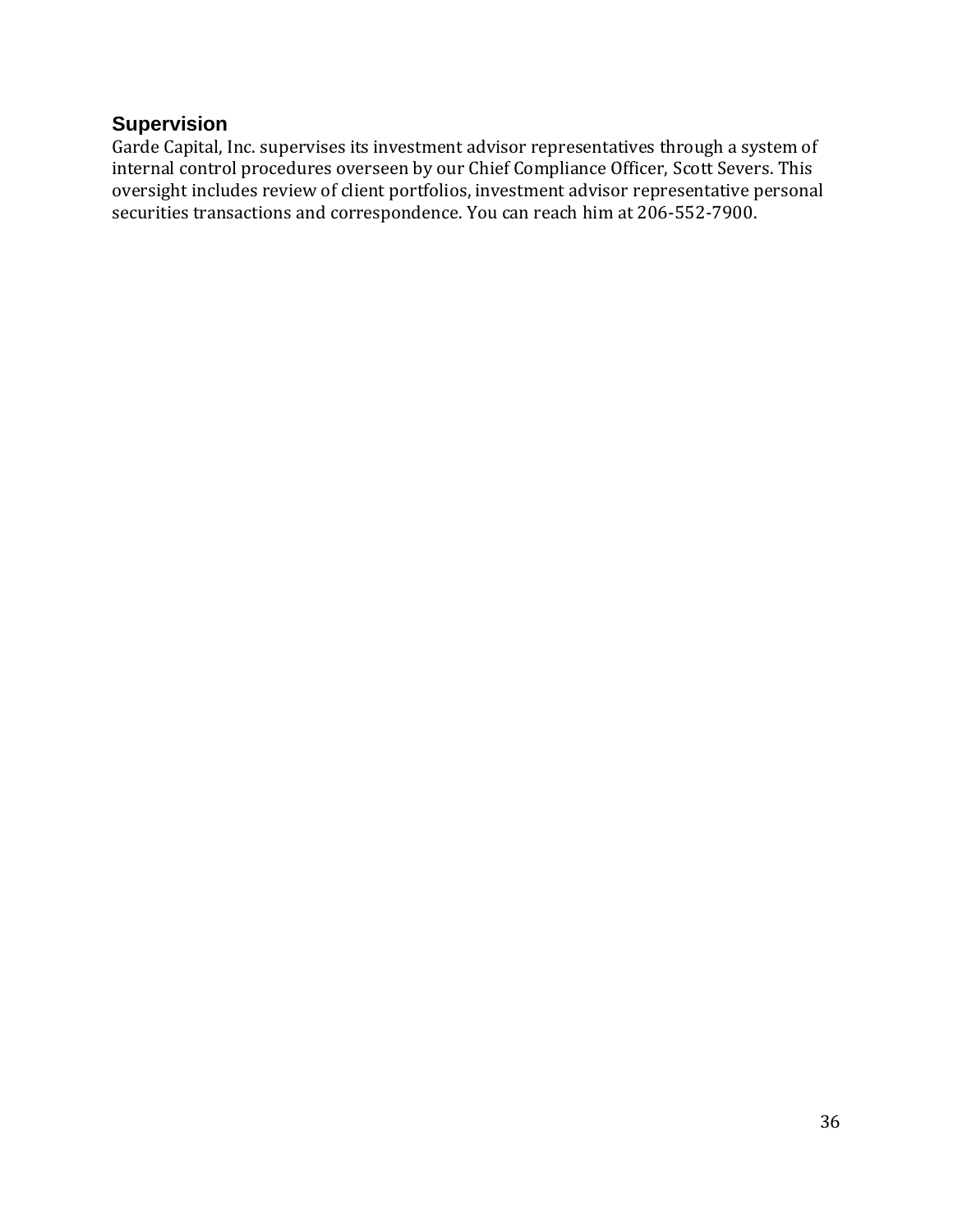## **Cody Barney**

Garde Capital, Inc. 1301 Fifth Avenue, #3030 Seattle, WA 98101 Telephone: 206-552-7900 Supplement Last Updated: November 30, 2015

This Brochure Supplement provides information about Cody Barney that supplements the Garde Capital, Inc. Brochure. You should have received a copy of that Brochure. Please contact Scott Severs, Chief Compliance Officer, if you did not receive the Garde Capital Inc. Brochure or if you have any questions about the contents of this Supplement. Additional information about Cody Barney is available on the SEC's website at [www.adviserinfo.sec.gov.](http://www.adviserinfo.sec.gov/)

## **Educational Background and Business Experience**

Cody was born in 1977. He received a Bachelor of Business Administration degree from Boise State University in 2001.

Mr. Barney is a CFA (Chartered Financial Analyst) charter holder. The CFA designation is issued by the CFA Institute. A CFA candidate must meet all of the following education or experience requirements: Undergraduate degree and four years of professional experience involving investment decision-making. CFA candidates must pass an examination for each of the 3 levels.

Business Experience:

- Garde Capital Inc., 2015-Present, Senior Portfolio Manager
- Rathbone Warwick Investment Management, 2013-2015, Investment Advisor
- D.B. Fitzpatrick & Co, Inc., 2001-2013, Analyst, Trader, Portfolio Manager

## **Disciplinary Information**

Registered investment advisers are required to disclose all material facts regarding any legal or disciplinary events that would be material to your evaluation of each supervised person providing investment advice. Cody has no legal or disciplinary events related to the financial services industry.

## **Other Business Activities**

Mr. Barney does not have any business activities outside of Garde Capital.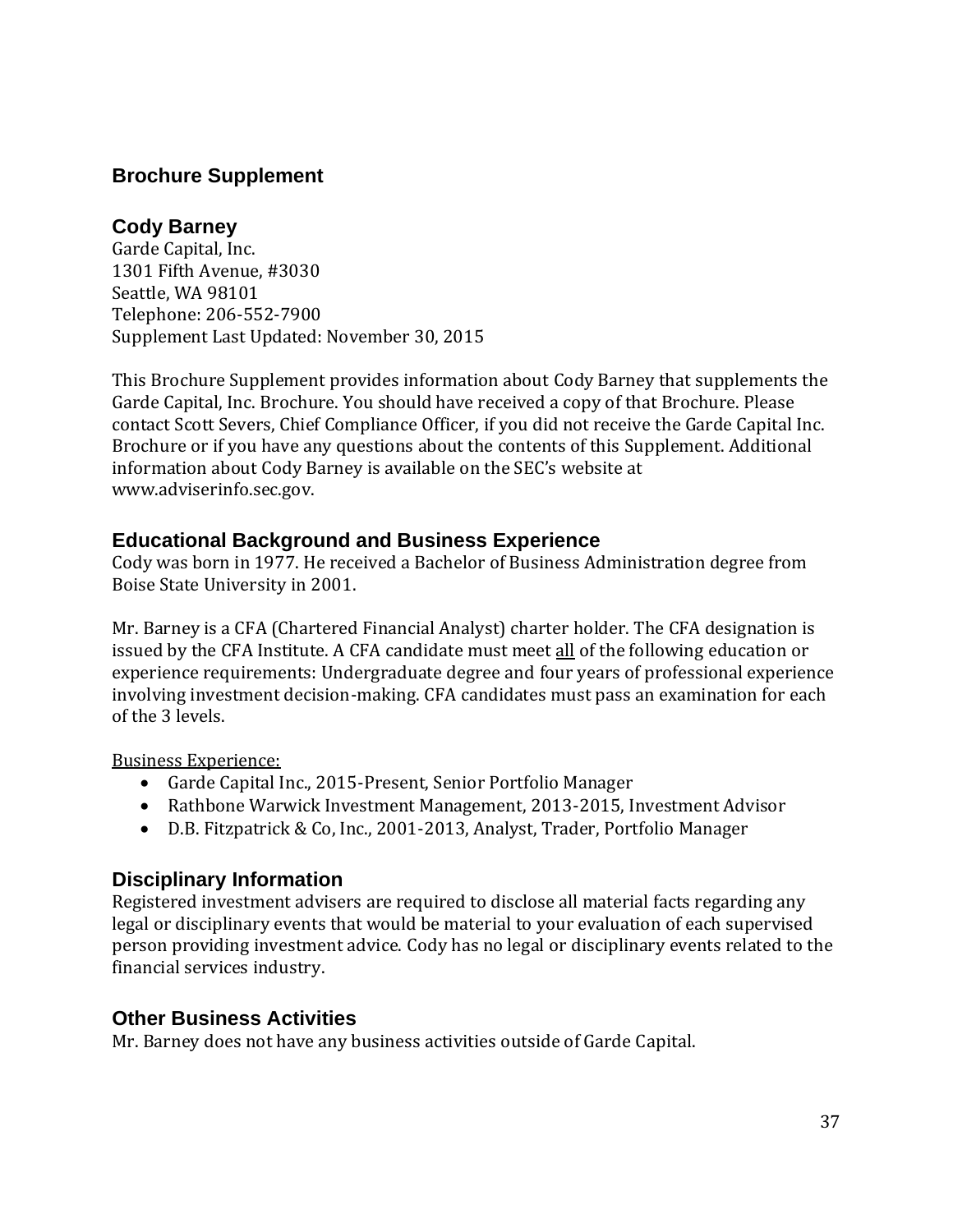## **Additional Compensation**

Cody Barney's compensation comes solely from Garde Capital, Inc. as a result of performing duties associated with his role as Portfolio Manager. He does not receive compensation from non-clients for providing advisory services.

#### **Supervision**

Garde Capital, Inc. supervises its investment advisor representatives through a system of internal control procedures overseen by our Chief Compliance Officer, Scott Severs. This oversight includes review of client portfolios, investment advisor representative personal securities transactions and correspondence. You can reach him at 206-552-7900.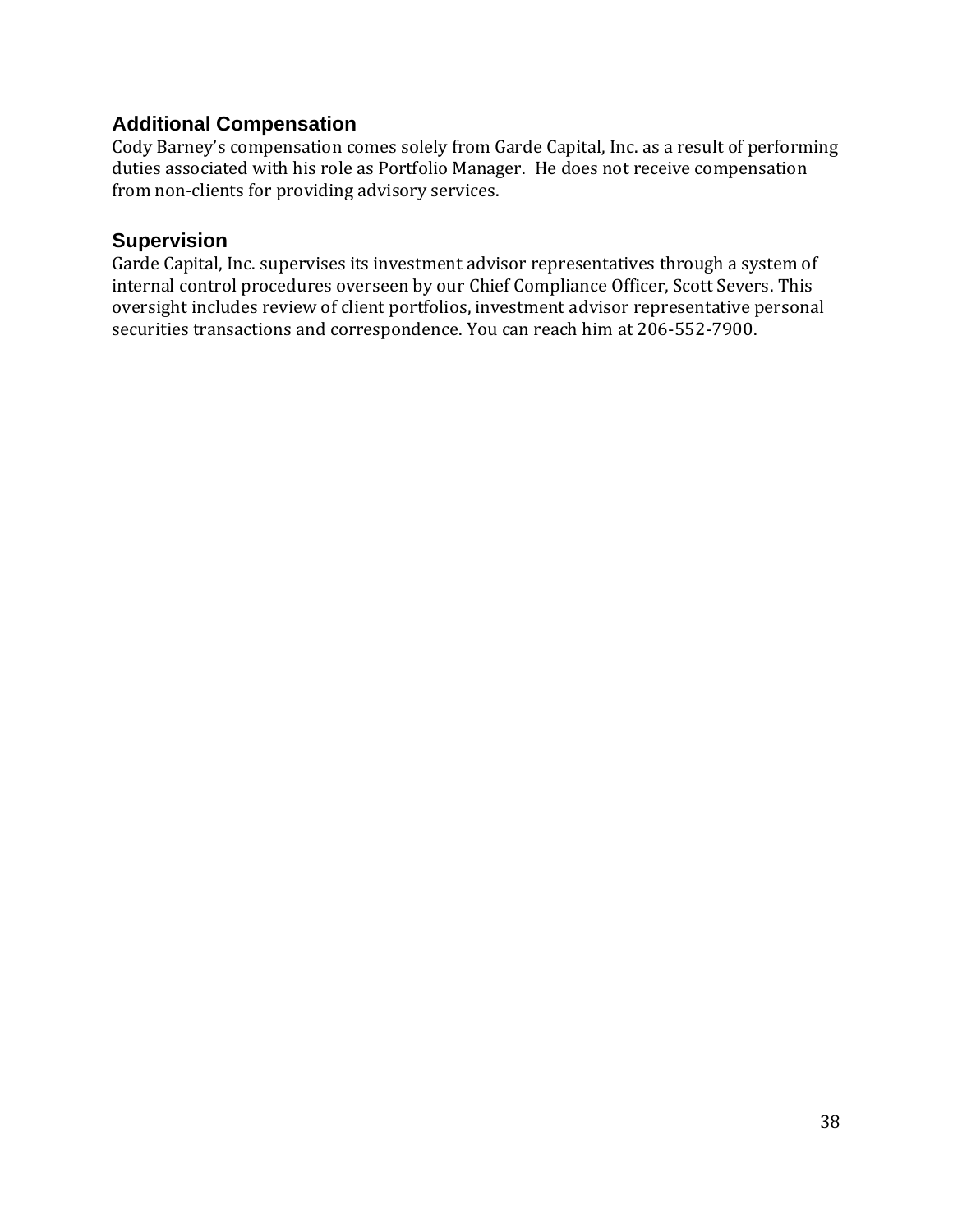## **Tommy Owens**

Garde Capital, Inc. 1301 Fifth Avenue, #3030 Seattle, WA 98101 Telephone: 206-552-7900 Supplement Last Updated: March 31, 2022

This Brochure Supplement provides information about Tommy Owens that supplements the Garde Capital, Inc. Brochure. You should have received a copy of that Brochure. Please contact Scott Severs, Chief Compliance Officer, if you did not receive the Garde Capital Inc. Brochure or if you have any questions about the contents of this Supplement. Additional information about Tommy Owens is available on the SEC's website at [www.adviserinfo.sec.gov.](http://www.adviserinfo.sec.gov/)

## **Educational Background and Business Experience**

Tommy was born in 1986. He received a Bachelor of Arts in History degree from University of California, Berkeley in 2009.

Business Experience:

- Garde Capital Inc., 2021-Present, Associate Wealth Manager
- Look Left Marketing, 2016-2020, Communications Manager
- MSL Group, 2013-2016, Senior Media Strategist
- The Outcast Agency, 2013, Account Executive
- MSL Group, 2011-2013, Account Executive

#### **Disciplinary Information**

Registered investment advisers are required to disclose all material facts regarding any legal or disciplinary events that would be material to your evaluation of each supervised person providing investment advice. Tommy has no legal or disciplinary events related to the financial services industry.

## **Other Business Activities**

Mr. Owens does not have any business activities outside of Garde Capital.

## **Additional Compensation**

Tommy Owens' compensation comes solely from Garde Capital, Inc. and is in part based upon the number of clients and size of accounts that he provides services to. He does not receive compensation from non-clients for providing advisory services.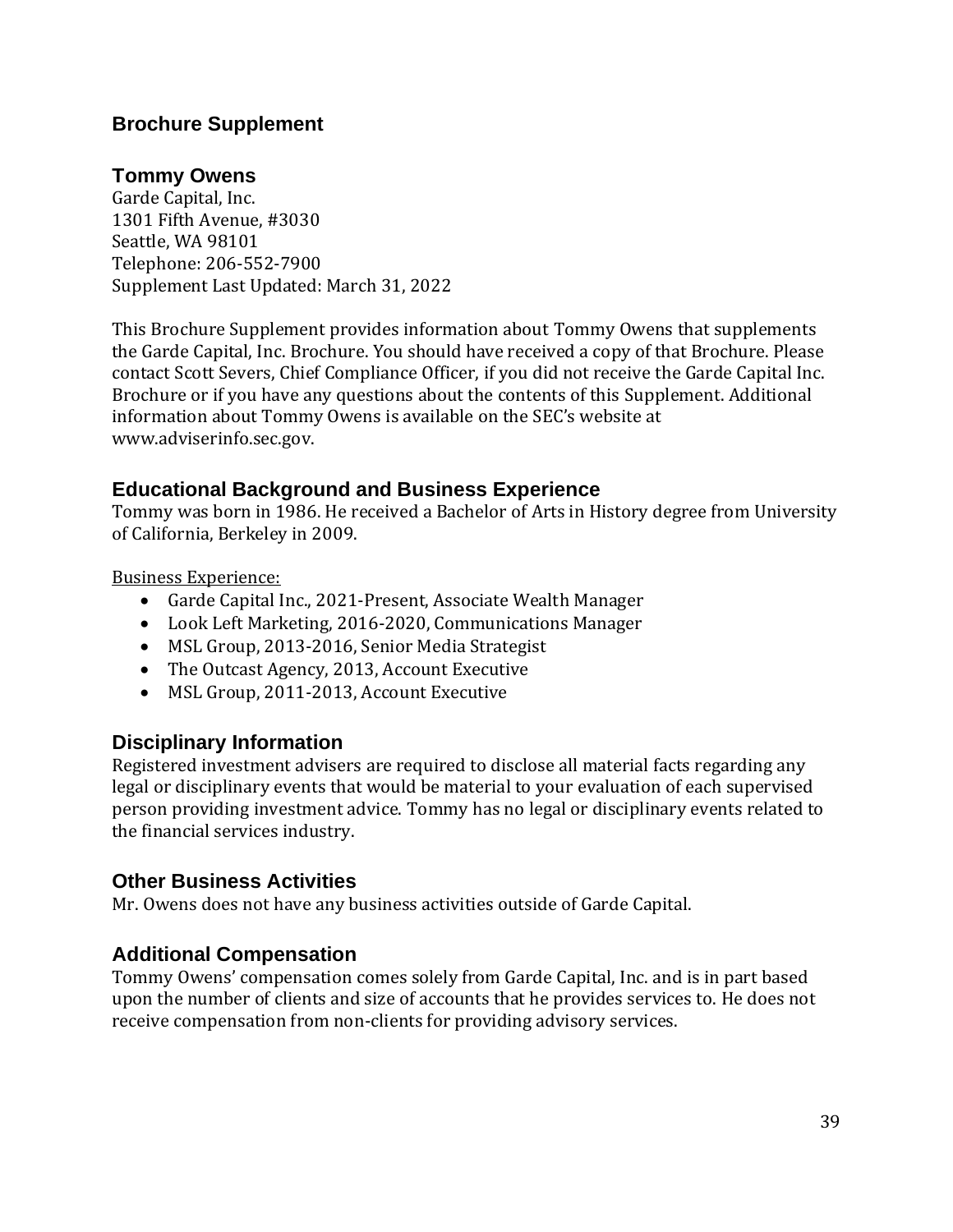## **Supervision**

Garde Capital, Inc. supervises its investment advisor representatives through a system of internal control procedures overseen by our Chief Compliance Officer, Scott Severs. This oversight includes review of client portfolios, investment advisor representative personal securities transactions and correspondence. You can reach him at 206-552-7900.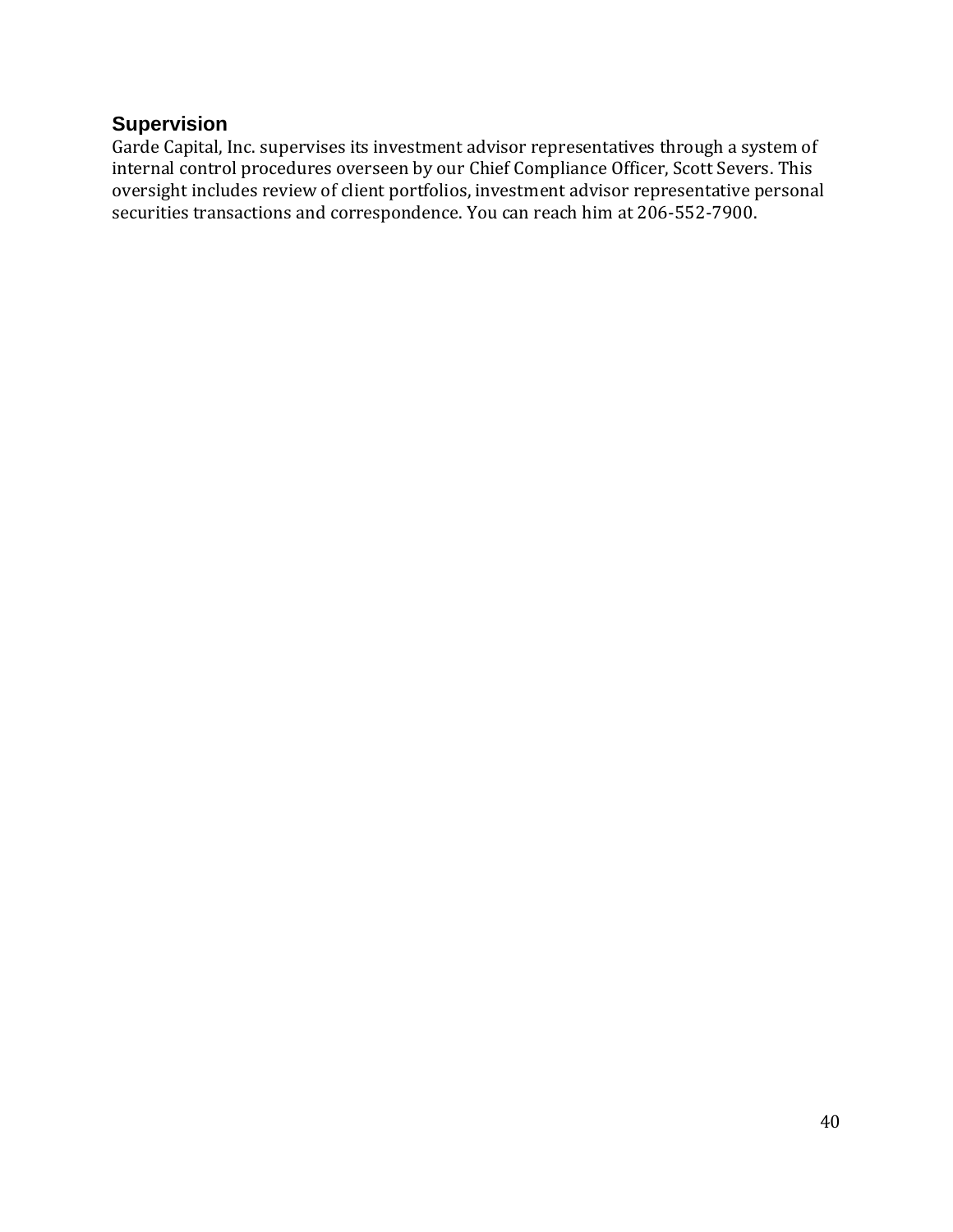## **Jon Guerin**

Garde Capital, Inc. 1301 Fifth Avenue, #3030 Seattle, WA 98101 Telephone: 206-552-7900 Supplement Last Updated: April 21, 2022

This Brochure Supplement provides information about Jon Guerin that supplements the Garde Capital, Inc. Brochure. You should have received a copy of that Brochure. Please contact Scott Severs, Chief Compliance Officer, if you did not receive the Garde Capital Inc. Brochure or if you have any questions about the contents of this Supplement. Additional information about Jon Guerin is available on the SEC's website at [www.adviserinfo.sec.gov.](http://www.adviserinfo.sec.gov/)

## **Educational Background and Business Experience**

Jon was born in 1991.

Educational Background:

- International Trade and Commerce Certificate, University of California Los Angeles, 2016
- Bachelor of Arts in Finance, University of Lorraine, 2012
- Associates Degree in Economics and Foreign Languages, University of Lorraine, 2011

Business Experience:

- Garde Capital Inc., 2022-Present, Associate Wealth Manager
- Wells Fargo, 2021-2022, Senior Premier Banker
- Merrill Lynch/Bank of America, 2019-2021, Wealth Management Banking Specialist
- Key Bank, 2018-2019, Personal Banker
- Societe Generale, 2012-2014, Financial Advisor

## **Disciplinary Information**

Registered investment advisers are required to disclose all material facts regarding any legal or disciplinary events that would be material to your evaluation of each supervised person providing investment advice. Jon has no legal or disciplinary events related to the financial services industry.

## **Other Business Activities**

Mr. Guerin does not have any business activities outside of Garde Capital.